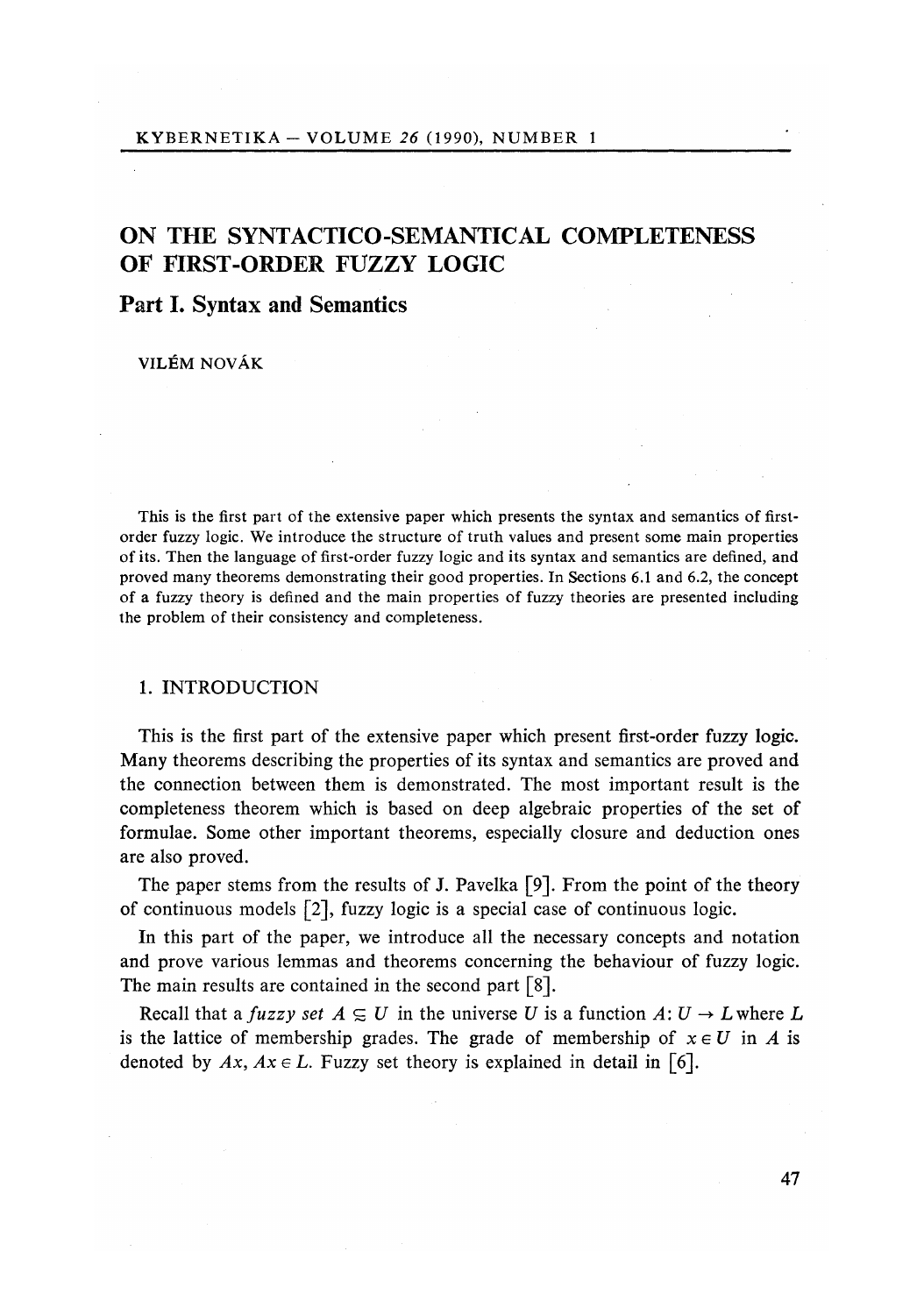## 2. TRUTH VALUES, OPERATIONS AND GENERALISED FUNCTIONS

We assume that truth values form a complete, infinitely distributive, residuated **lattice** 

$$
\mathscr{L}=\langle L,\vee,\wedge,\otimes,\rightarrow,1,0\rangle
$$

where 0, 1 are the smallest and the greatest elements respectively, and  $\otimes$ ,  $\rightarrow$  are binary operations of (bold) multiplication and residuation respectively with the following properties:

(a)  $\langle L, \otimes, 1 \rangle$  is a commutative monoid.

(b) The operation  $\otimes$  is isotone in both variables and  $\rightarrow$  is antitone in the first variable and isotone in the second one.

(c) The adjunction property

$$
a \otimes b \leq c \quad \text{iff} \quad a \leq b \to c
$$

holds for every  $a, b, c \in L$ .

We moreover assume that *L* is either the interval  $\langle 0, 1 \rangle$  or a finite chain  $L =$  $= \{0 = a_0 \leq \ldots \leq a_m = 1\}$  and put

$$
a \otimes b = 0 \vee (a + b - 1) \tag{1}
$$

$$
a \to b = 1 \land (1 - a + b) \tag{2}
$$

if  $L = \langle 0, 1 \rangle$  and

$$
a_k \otimes a_p = a_{\max(0, k+p-m)} \tag{3}
$$

$$
a_k \to a_p = a_{\min(m, m-k+p)} \tag{4}
$$

if *L* is a finite chain where  $0 \leq k$ ,  $p \leq m$ . The reason for using this kind of structure have been extensively discussed in [5, 6, 7, 9]. Among them, the following reasons are most important. Let  $L = \langle 0, 1 \rangle$ . Then the following holds:

- $-$  if the operation  $\rightarrow$  is not continuous in both variables then it is not possible to construct fuzzy logic so that the completeness theorem holds. This is not also possible in the case of *L* being a countably infinite chain.
- $-$  every residuated lattice with the continuous operation  $\rightarrow$  is isomorphic with the above defined one.

The operations (3) and (4) represent a finite counterpart to the respective operations (1) and (2). In [9] it is proved that in a finite *L,* the completeness theorem holds for any adjoint couple of operations  $\otimes$ ,  $\rightarrow$ . For the sake of simplicity, we will consider only  $(3)$  and  $(4)$  in the sequel.

We will use the following symbols:

$$
a \leftrightarrow b := (a \to b) \land (b \to a)
$$

$$
\neg a := a \rightarrow 0
$$

 $(:=$  stands for "is defined as").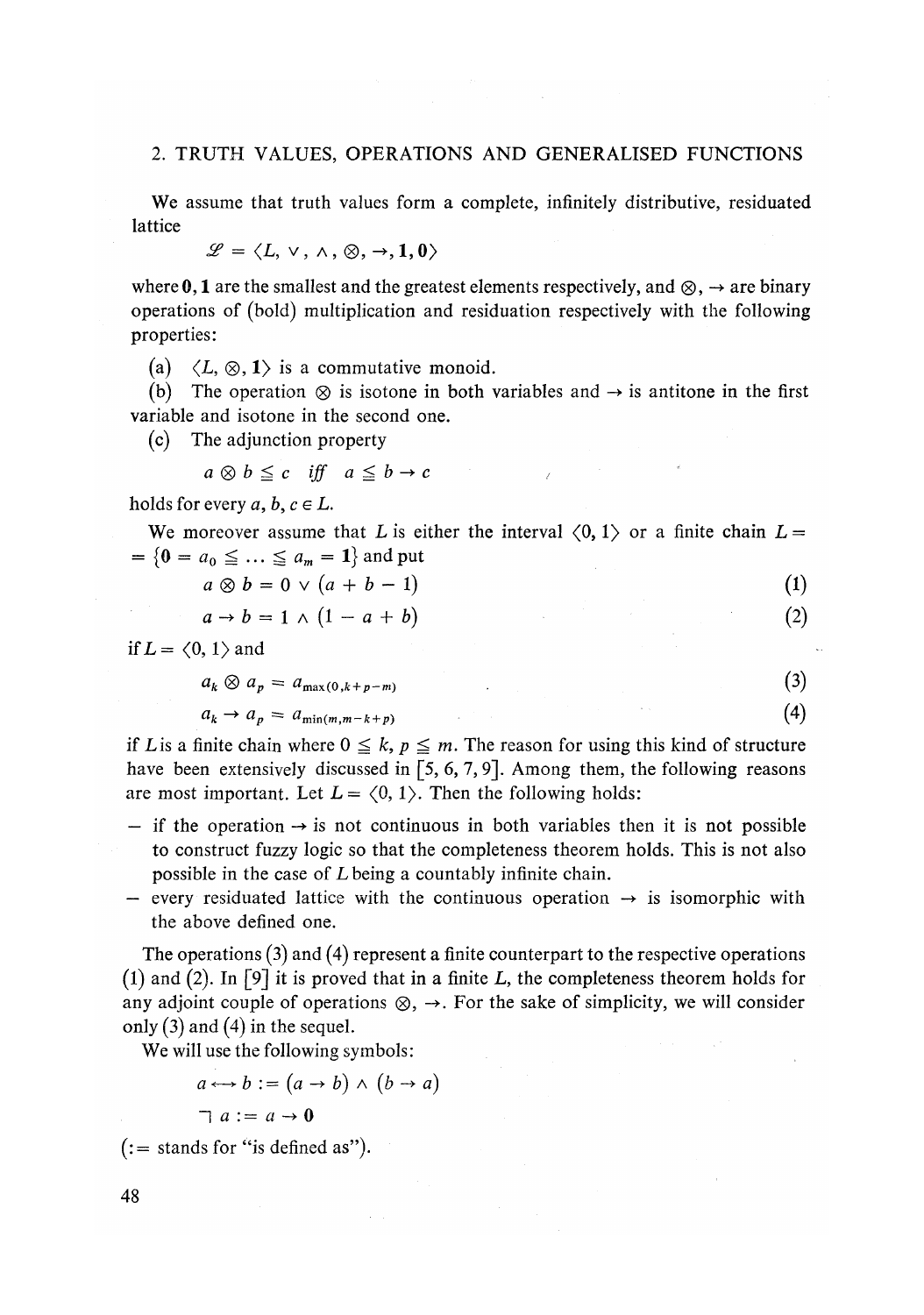**Lemma 1.** Let  $a, b, c \in L$  and  $K \subseteq L$ . Then

(a)  $a \otimes \bigvee_{b \in K} b = \bigvee_{b \in K} (a \otimes b)$ (b)  $a \lor b = (a \rightarrow b) \rightarrow b$ (c)  $\sqcap(\neg a) = a$ (d)  $\Lambda$   $(a \otimes b) = \Lambda a \otimes b$ *aeK aeK*  (e)  $a \wedge b = \neg(\neg a \vee \neg b)$ (f)  $a \rightarrow b = \neg(a \otimes \neg b)$ (g)  $a \rightarrow b = \neg b \rightarrow \neg a$ .

The proof follows from the definition of the residuated lattice and, in some cases, also from the assumption that L is a finite chain or the interval  $(0, 1)$ .

Many other properties of the operations in residuated lattices have been proved in [5, 6, 9].

It is possible to enrich the lattice  $\mathscr L$  by additional *n*-ary operations o:  $L^m \to L$ and also by generalised operations  $Q: P(L) \rightarrow L$  (cf. [6, 7, 9]). We leave this problem to another paper. We will consider only the generalised operations  $\vee$ ,  $\wedge$  since *L* is, by the assumption, complete and infinitely distributive lattice.

## 3. LANGUAGE, TERMS AND FORMULAE

In this paper, we consider only the *basic language* of first-order fuzzy logic which consists of:

- (i) Variables *x, y, ...*
- (ii) Constants  $c, d, r, \ldots$

(iii) Symbols for truth values  $\{a; a \in L\}$ .

(iv)  $n$ -ary functional symbols  $f, g, \ldots$ 

(v) *n*-ary predicate symbols  $p, q, \ldots$ 

- (vi) A binary connective  $\Rightarrow$ .
- (vii) A symbol for a general quantifier  $\forall$ .
- (viii) Auxiliary symbols.

*Terms* are defined in the same way as in classical logic.

## *Formulae*

(a) A symbol **a** for a truth value  $a \in L$  is a (atomic) formula.

(b) If  $t_1, \ldots, t_n$  are terms and p an n-ary predicate symbol then  $p(t_1, \ldots, t_n)$  is a (atomic) formula.

(c) If *A* and *B* are formulae then  $A \Rightarrow B$  and  $(\forall x)$  *A* are formulae.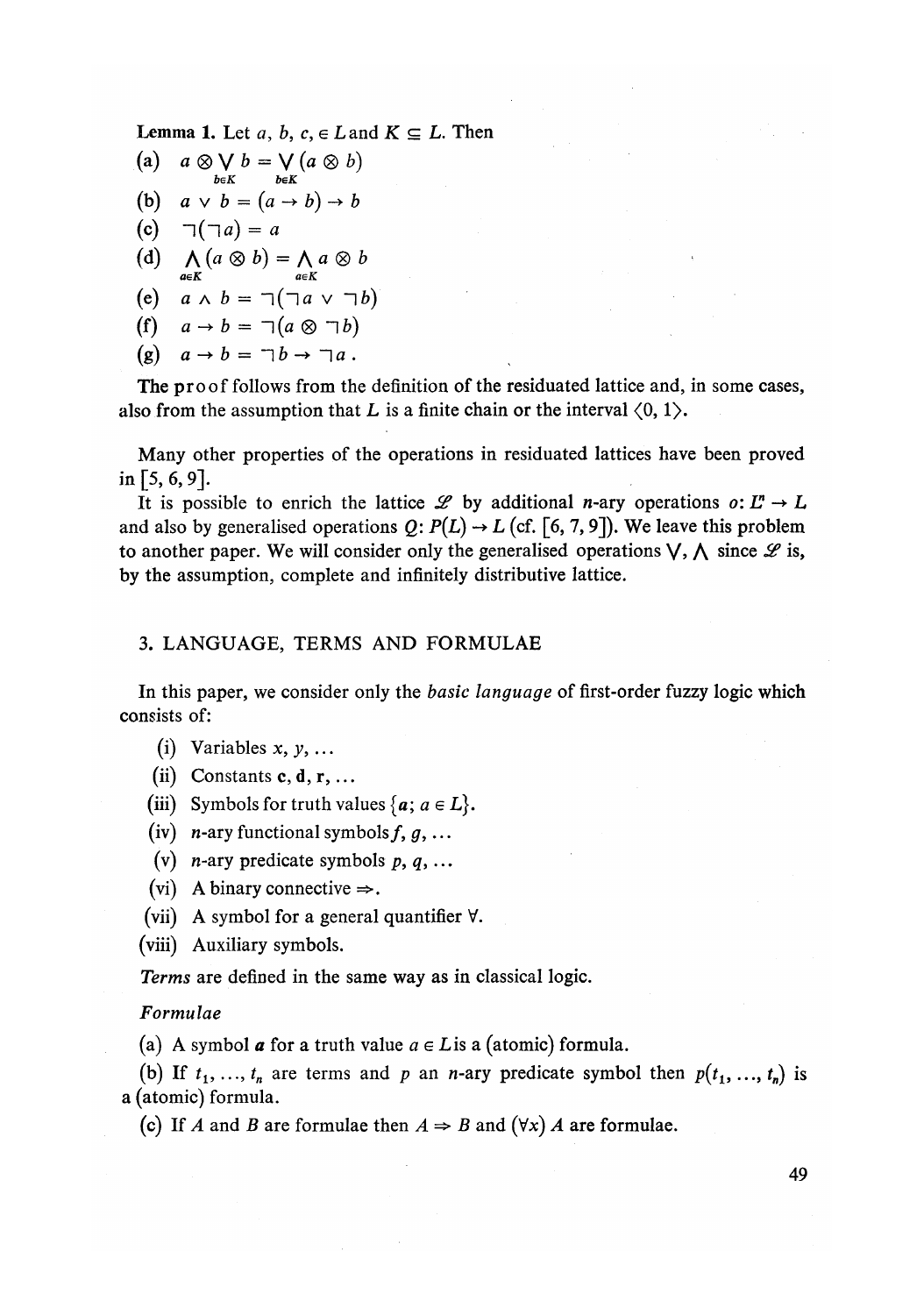We introduce the following abbreviations of formulae:

| $\sqsupset A := A \Rightarrow 0$                                    | (negation)               |
|---------------------------------------------------------------------|--------------------------|
| $A \lor B := (A \Rightarrow B) \Rightarrow B$                       | (disjunction)            |
| $A \wedge B := \neg((A \Rightarrow B) \Rightarrow B)$               | (conjunction)            |
| $A \& B := \sqsupset (A \Rightarrow \sqsupset B)$                   | (bold conjunction)       |
| $A \Leftrightarrow B := (A \Rightarrow B) \wedge (B \Rightarrow A)$ | (equivalence)            |
| $(\exists x) A := \neg(\forall x) \neg A$                           | (existential quantifier) |
| $A^k$<br>$:= A \& A \& \ldots \& A$<br>$k -$ times                  | (power)                  |

A set of all the terms of a language *J* is denoted by *Mj* and a set of all the formulae by  $F_J$ .

Analogously as in classical logic we introduce the notions of *free* and *bound*  variables and a *substitutible term.* If t is a term and A a formula then  $A_x[t]$  is a formula resulting from *A* when substituting the term *t* instead of each free occurrence of xin *A.* 

Two formulae *A, B* are congruent,

 $A \sim B$ 

if there is a formula C and *bound* variables  $x_1, \ldots, x_n, y_1, \ldots, y_n, z_1, \ldots, z_n$  such that *A* or *B* is a result of replacement of  $z_1, \ldots, z_n$  in *C* by the variables  $x_1, \ldots, x_n$  or  $y_1, \ldots, y_n$  respectively.

Obviously,  $\sim$  is an equivalence and it is a congruence with respect to  $\Rightarrow$  (and, thence, to  $\vee$ ,  $\wedge$ , & as well). We define

$$
\bigwedge_{t \in M_J} A_x[t]] := |(\forall x) A(x)|
$$

where  $M_J$  is a set of all the terms without variables and  $|\cdot|$  denotes an equivalence class with respect to  $\sim$ .

We obtain the algebra of formulae

$$
\mathscr{F}_J = \langle F_J |_{\sim}, \vee, \wedge, \&, \Rightarrow, \{a; a \in L\}, \vee, \wedge \rangle
$$

which is of the same type as  $\mathscr{L}$  (enriched by  $\bigvee$ ,  $\bigwedge$  and  $\{a; a \in L\}$  being considered as a set of miliary operations on *L*).

A function

$$
C: F_J|_{\sim} \to L
$$

is called a *Q-homomorphism* if it has the following properties:

$$
C|a| = a, \quad a \in L,\tag{5}
$$

$$
C|A \Rightarrow B| = C|A| \to C|B| \tag{6}
$$

provided that *A* and *B* are closed formulae,

$$
C\left(\bigwedge_{t \in M_J} \left|A_x[t]\right| = C\left|\left(\forall x\right)A\right| = \bigwedge_{t \in M_J} C\left|A_x[t]\right|\tag{7}
$$

$$
C[A(x_1, ..., x_n)] = \bigwedge_{t_1, ..., t_n \in M_J} C[A_{x_1} \dots, x_n[t_1, ..., t_n]] \ . \tag{8}
$$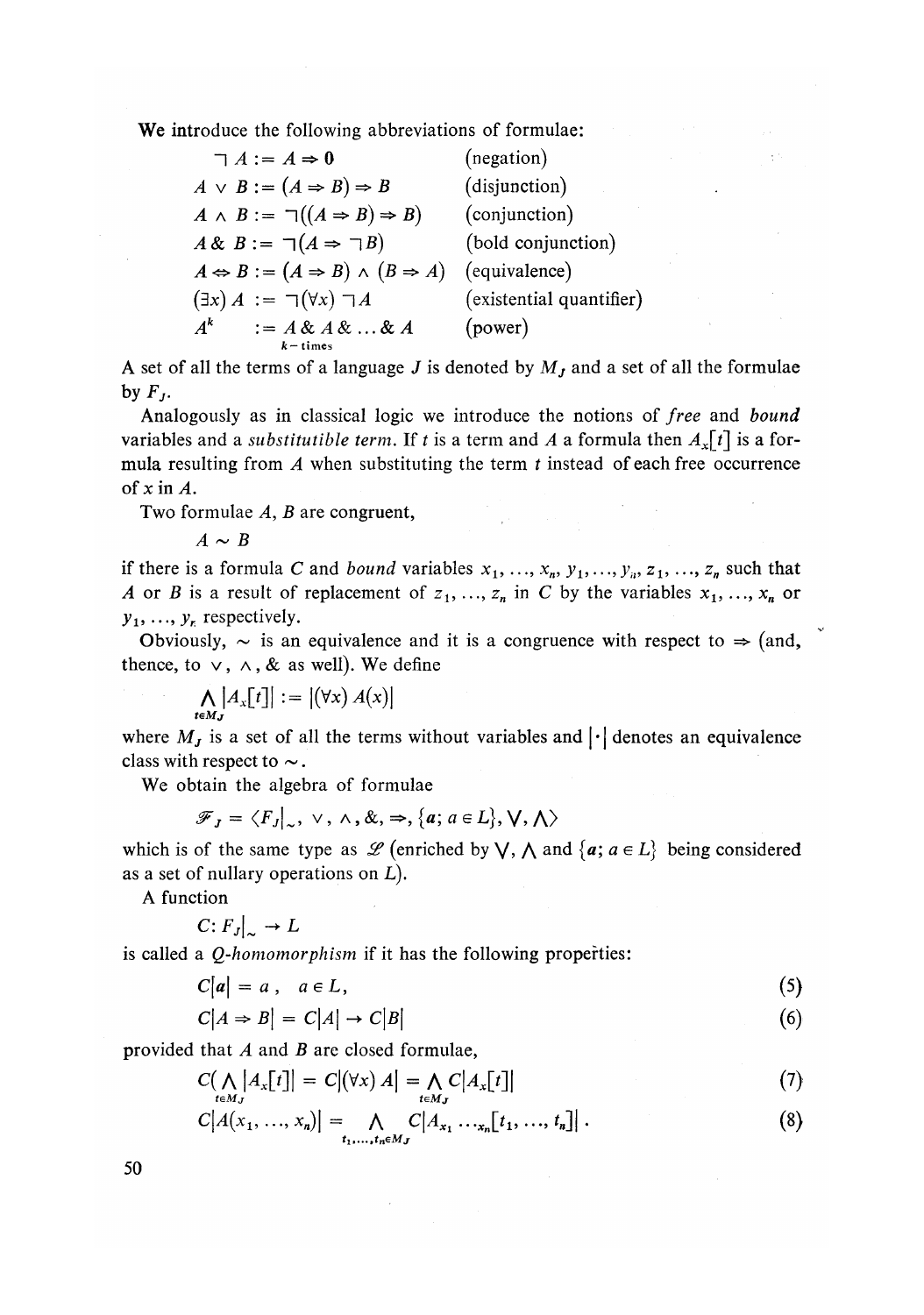In general, by Q-homomorphism we call any homomorphism from one algebra with generalised operations to another one which preserves also generalised operations (cf.  $\lceil 10 \rceil$ ).

## 4. SEMANTICS

#### 4.1 Structures and truth valuation

A *structure* for the basic language *J* of first-order fuzzy logic is

$$
\mathscr{D} = \langle D, p_D, \ldots; f_D, \ldots; u, v, \ldots \rangle
$$

where *D* is a set,  $p_D \subseteq D^n$ , ... are *n*-ary relations adjoined to each *n*-ary predicate symbol  $p, ..., f<sub>D</sub>$  are *n*-ary (ordinary) functions defined on *D* and adjoined to each *n*-ary functional symbol f, and  $u, v, ... \in D$  are elements which are assigned to each constant u, v of the language *J.* 

We will assume that *J* contains one constant  $\mathbf{d} \in J$  associated with each element  $d \in D$  (a name of **d**). Let  $u \in J$  be a constant. Then its interpretation is an element  $\mathscr{D}(\mathbf{u}) \in D$  which was assigned to **u** in the structure  $\mathscr{D}$ . Let  $f<sub>D</sub>$  be a function assigned to f and  $t_1, \ldots, t_n$  be terms without variables. Then

$$
\mathscr{D}f(t_1,\ldots,t_n)\big)=f_D(t_1,\ldots,t_n)\,.
$$

We have introduced ordinary functions since fuzzy functions, being defined in fuzzy set theory (cf. [6]), can be understood to be special fuzzy relations. Introducing them instead of the ordinary functions would lead to greater complexity of the language and the definition of interpretation. Note that functional symbols are introduced only for the .sake of completeness and they can be dropped away since they can be replaced by special predicates.

## *Truth valuation of formulae*

Let *9* be a structure for the basic language *J.* A truth valuation of formulae in *9* is a function

 $\mathcal{D}:F_I\to L$ 

which assigns a truth value to every formula  $C \in F_j$  as follows.

(i)  $\mathscr{D}(a) = a$ ,  $a \in L$ ,

(ii)  $\mathscr{D}(p(t_1, ..., t_n)) = p_D(\mathscr{D}(t_1), ..., \mathscr{D}(t_n))$ 

where  $\mathcal{D}(t_i) \in D$ ,  $i = 1, ..., n$  is an interpretation of the term  $t_i \in J$  and  $t_i$  is a term without variables.

$$
(iii) \mathscr{D}(A \Rightarrow B) = \mathscr{D}(A) \rightarrow \mathscr{D}(B)
$$

provided that *A* and *B* are closed formulae*.*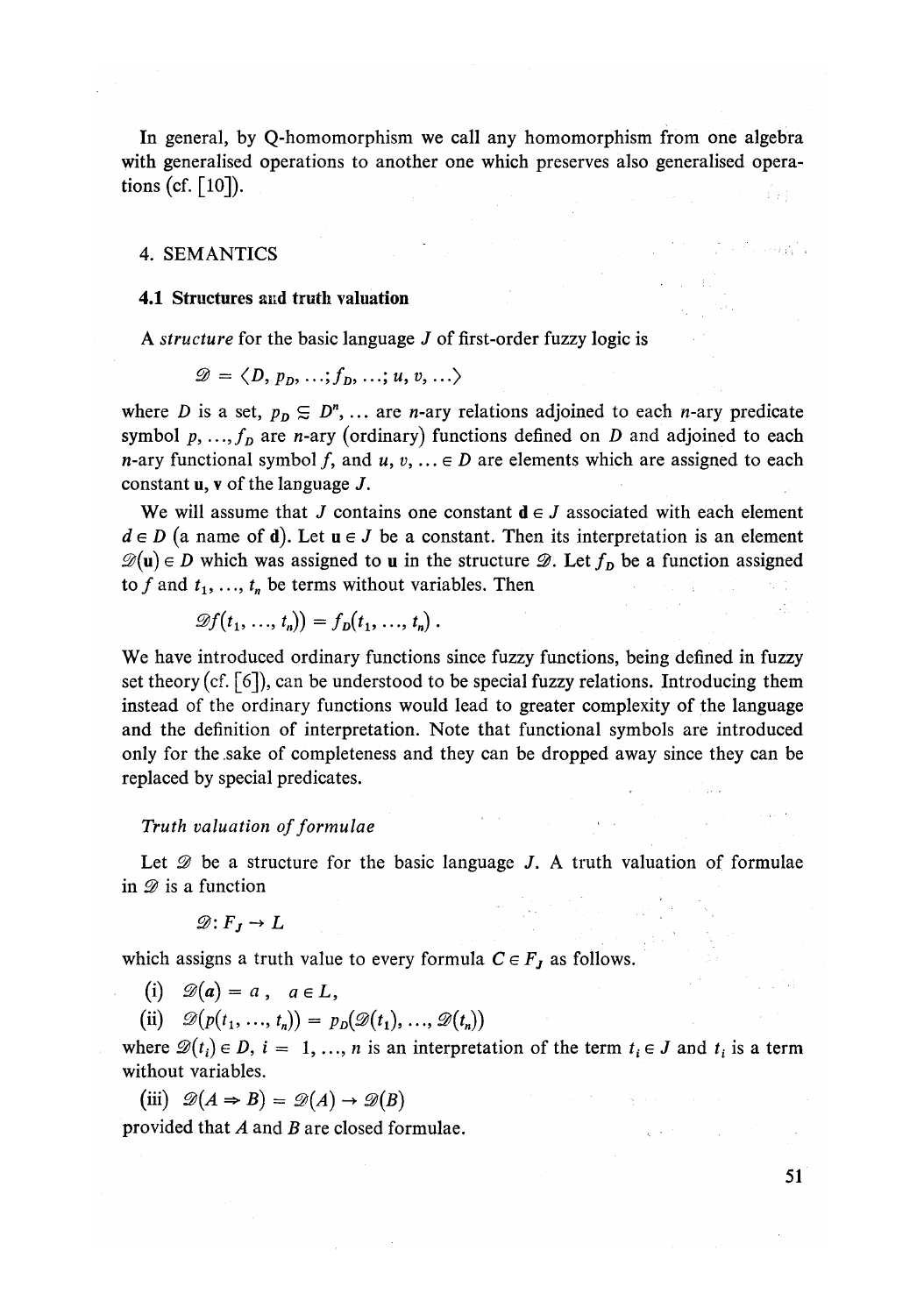$$
(iv) \quad \mathscr{D}((\forall x) A(x)) = \bigwedge_{d \in D} \mathscr{D}(A_x[\mathbf{d}])
$$

where **d** is a name of the element  $d \in D$ .

$$
\begin{array}{ll}\n\text{(v)} & \mathscr{D}(A(x_1, \ldots, x_n)) = \bigwedge_{\substack{d_i \in D \\ i = 1, \ldots, n}} \mathscr{D}(A_{x_1 \ldots x_n}[\mathbf{d}_1, \ldots, \mathbf{d}_n])\n\end{array}
$$

From the definition of the truth valuation and Lemma 1 we immediately obtain

$$
\mathcal{D}(A \wedge B) = \mathcal{D}(A) \wedge \mathcal{D}(B)
$$
  
\n
$$
\mathcal{D}(A \vee B) = \mathcal{D}(A) \vee \mathcal{D}(B)
$$
  
\n
$$
\mathcal{D}(A \& B) = \mathcal{D}(A) \otimes \mathcal{D}(B)
$$
  
\n
$$
\mathcal{D}(A^k) = (\mathcal{D}(A))^k
$$
  
\n
$$
\mathcal{D}(\neg A) = \neg \mathcal{D}(A) = \mathcal{D}(A) \rightarrow 0
$$
  
\n
$$
\mathcal{D}(A \Leftrightarrow B) = \mathcal{D}(A) \longleftrightarrow \mathcal{D}(B)
$$
  
\n
$$
\mathcal{D}((\exists x) A(x)) = \bigvee_{d \in D} \mathcal{D}(A_x[\mathbf{d}]).
$$

**Lemma 2.** Let  $A, B \in F_J$ . If  $A \sim B$  then

$$
\mathscr{D}(A)=\mathscr{D}(B)
$$

holds in any structure *9* for the language *J.* 

Proof. If *A* contains no bound variables then *B* is *A* and the equality trivially holds true. Let  $A := (\forall x) C(x)$  and  $B := (\forall y) C_x[y]$ . Then

$$
\mathscr{D}(A) = \mathscr{D}((\forall x) C(x)) = \bigwedge_{d \in D} \mathscr{D}(C_x[\mathbf{d}]) = \bigwedge_{d \in D} \mathscr{D}(C_x[\mathbf{y}]_{\mathbf{y}}[\mathbf{d}]) = \mathscr{D}(B).
$$

**Lemma 3.** Let  $\mathcal{D}$  be a structure for  $J$  and put  $\mathcal{L}$  and  $\mathcal{L}$  be a structure for  $\mathcal{L}$  and put

 $T_{\text{max}} = 2(4)$ ,  $T_{\text{max}}$ 

Then *T*is a Q-homorphism

 $T: \mathscr{F}_I \to \mathscr{L}$ .

Proof. It follows from Lemma 2 that the value of *T*does not depend on the choice of a representative from |*A*|. Hence

$$
T|A| = \mathcal{D}(a) = a
$$
  
\n
$$
T(|A| \Rightarrow |B|) = T(|A \Rightarrow B|) = \mathcal{D}(A \Rightarrow B) = \mathcal{D}(A) \rightarrow \mathcal{D}(B) = T|A| \rightarrow T|B|
$$
  
\n
$$
T \underset{t \in M_J}{\bigwedge} |A_x[t]| = T|(\forall x) |A| = \mathcal{D}((\forall x) |A) = \underset{d \in D}{\bigwedge} \mathcal{D}(A_x[\mathbf{d}]) = \underset{t \in M_J}{\bigwedge} T|A_x[t]|
$$

since  $M_J$  contains all the names for all the elements from *D*.

*Canonical structure for the basic language of fuzzy logic*  Let

 $T: \mathcal{F}_J \to \mathcal{L}$ 

be a Q-homomorphism. Put

$$
D_0 = M_J,
$$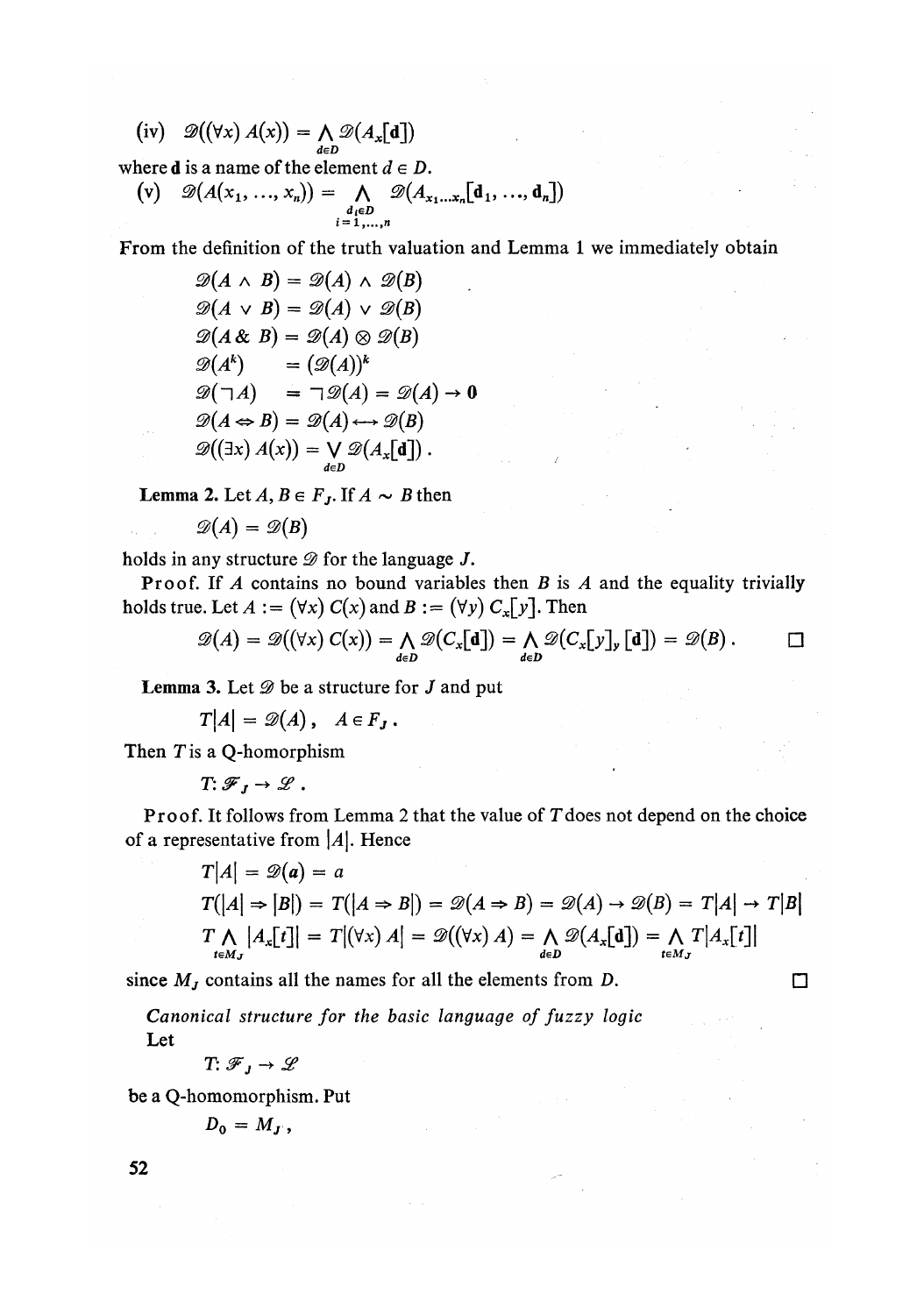and

$$
\mathscr{D}_0(t) = t \,, \quad t \in M_J
$$

if *t* is a constant. The functions  $f_{D_0}$  are defined as follows. Let f be an *n*-ary functional symbol and  $t_1, ..., t_n \in M_J$  terms. Then we put

$$
f_{D_0}(t_1, ..., t_n) = f(t_1, ..., t_n).
$$

Relations *pDo* are defined by

$$
p_{D_0}(t_1, ..., t_n) = T[p(t_1, ..., t_n)]
$$

for all the terms  $t_1, \ldots, t_r \in M_J$ . At the same time we suppose *J* to contain at least two different constants. This can be done, for example, by adding names of all the terms to *J.* The structure

$$
D_0 = \langle D_0, p_{D_0}, ..., f_{D_0}, ..., \mathbf{u}, ... \rangle
$$

is called the *canonical structure for J.* 

#### 4.2 The operation of semantic consequence

The operation of semantic consequence can be introduced on the basis of Lemmas 2 and 3. Let  $X \subseteq F_j$  be a fuzzy set of formulae. Then the fuzzy set of semantic consequences of the fuzzy set *X* is

$$
(CsemX) A = \bigwedge \{ \mathcal{D}(A); \mathcal{D} \text{ is a structure for } J \text{ and}
$$

$$
(\forall B \in F_J) \{ X(B) \leq \mathcal{D}(B) \}
$$
(9)

 $(X(B) \in L$  is the grade of membership of *B* in *X*).

Lemma 4.  $C^{sem}$  is a closure operation on  $L^{F_J}$ , i.e. it fulfils the conditions

$$
(a) \quad X \subseteq C^{\text{sem}}X
$$

(b) 
$$
X \subseteq y
$$
 implies  $C^{\text{sem}}X \subseteq C^{\text{sem}}y$ 

(c) 
$$
C^{sem}(C^{sem}X) = C^{sem}X
$$
.

Proof. (a) and (b) are obvious. (c) follows from the fact that  $(C^{sem}X) A \leq \mathcal{D}(A)$ for every structure  $\mathscr{D}$  from the right hand side of (9).

A formula  $A \in F_j$  is an *a*-tautology if

$$
a = (C^{\rm sem} 0) A
$$

and we write  $\models_{a} A$ . We write  $\models A$  if  $a = 1$  and say that A is a tautology.

## Lemma 5*.*

(a)  $\models A \Rightarrow B$  iff  $\mathscr{D}(A) \leq \mathscr{D}(B)$ 

(b)  $\models A \Leftrightarrow B$  iff  $\mathscr{D}(A) = \mathscr{D}(B)$ 

holds in every structure  $\mathscr{D}$ .

Proof. Obvious.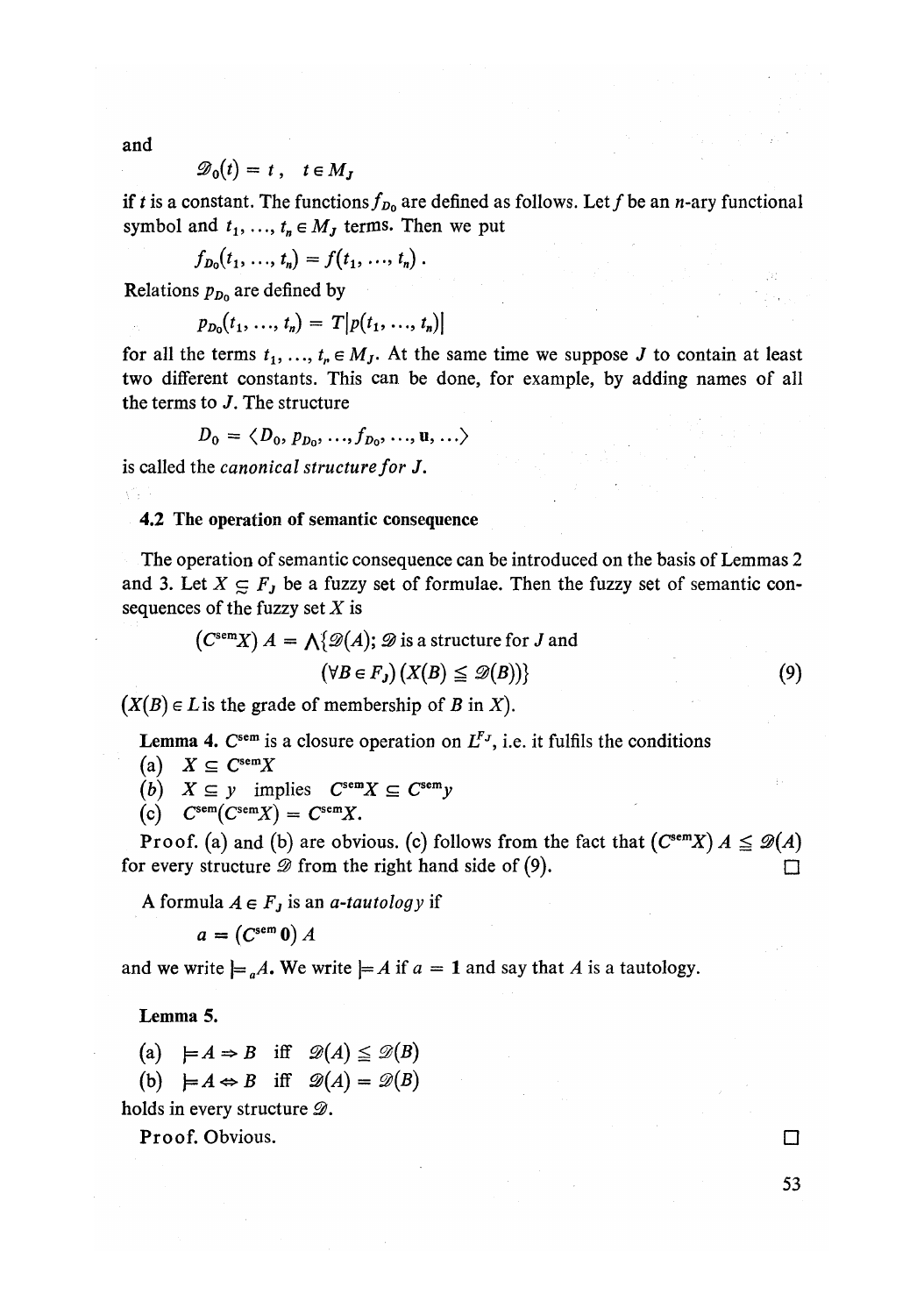# 4.3 Tautologies of first-order fuzzy logic

In this section we present the most important schemes of tautologies which later will take the role of logical axioms*.* 

$$
\models (a \Rightarrow b) \Leftrightarrow \boxed{a \Rightarrow b} \tag{T 1}
$$

where  $\overline{(a \Rightarrow b)}$  denotes the atomic formula for the truth value  $a \rightarrow b$  when a and *b* are given*.* 

| $\models A \Rightarrow A$                                                            | $\sigma_{\rm{eff}} \approx 8.2~M_{\odot}$ and $\sigma_{\rm{eff}}$ | (T2) |
|--------------------------------------------------------------------------------------|-------------------------------------------------------------------|------|
| $\models A \Rightarrow \mathbf{1}$                                                   |                                                                   | (T3) |
| $\models ((A \& B) \Rightarrow C) \Leftrightarrow (A \Rightarrow (B \Rightarrow C))$ |                                                                   | (T4) |
| $\models (A \& B) \Leftrightarrow (B \& A)$                                          |                                                                   | (T5) |
| $= (A \Rightarrow B) \Rightarrow ((B \Rightarrow C) \Rightarrow (A \Rightarrow C))$  |                                                                   | (T6) |
| $\models (A \Rightarrow B) \lor (B \Rightarrow A)$                                   |                                                                   | (T7) |
| $\models (A \vee B)^n \Rightarrow (A^n \vee B^n),$<br>n > 0                          |                                                                   | (T8) |
| $\models (\forall x) A \Rightarrow A_x[t]$                                           |                                                                   | (T9) |

for any term *t.* 

 $\sim 10^{11}$ 

$$
\models (\forall x) (A \Rightarrow B) \Leftrightarrow (A \Rightarrow (\forall x) B) \tag{T10}
$$

provided that x is not free in *A.* 

$$
\models (\exists y) (A_x[y] \Rightarrow (\forall x) A)^n
$$
\n<sup>(T11)</sup>

If *L* is a finite chain then

$$
\models (A \Rightarrow a_k) \lor (a_{k+1} \Rightarrow A) \tag{TK}
$$

for  $k < m$ .

 $\gamma$  .  $\chi$ 

If 
$$
L = \langle 0, 1 \rangle
$$
 then

$$
\models ((a \Rightarrow B)^n \Rightarrow b) \Rightarrow ((a' \Rightarrow B)^n \Rightarrow b') \tag{T11}
$$

for  $b < b' < 1$ ,  $0 \le a' < a$ ,  $n, a + b \le n, a' + b'$ 

$$
\models ((A \Rightarrow a)^n \Rightarrow b) \Rightarrow ((A \Rightarrow a')^n \Rightarrow b') \tag{T12}
$$

for  $b < b' < 1$ ,  $a < a'$ ,  $n, a' - b' \le na - b$ .

All the tautologies can be easily proved using Lemma 5, the definition of a truth valuation and the properties of  $\mathcal{L}$ . We will demonstrate e.g. (T9): Due to Lemma 5(a), it must hold

$$
\mathscr{D}(\forall x) \, A) \leq \mathscr{D} A_x[t]
$$

in every structure  $\mathcal{D}$ . By the definition and the properties of infimum

$$
\bigwedge_{d\in D}\mathscr{D}(A_x[\mathbf{d}])\leq \mathscr{D}(A_x[\mathbf{d}])
$$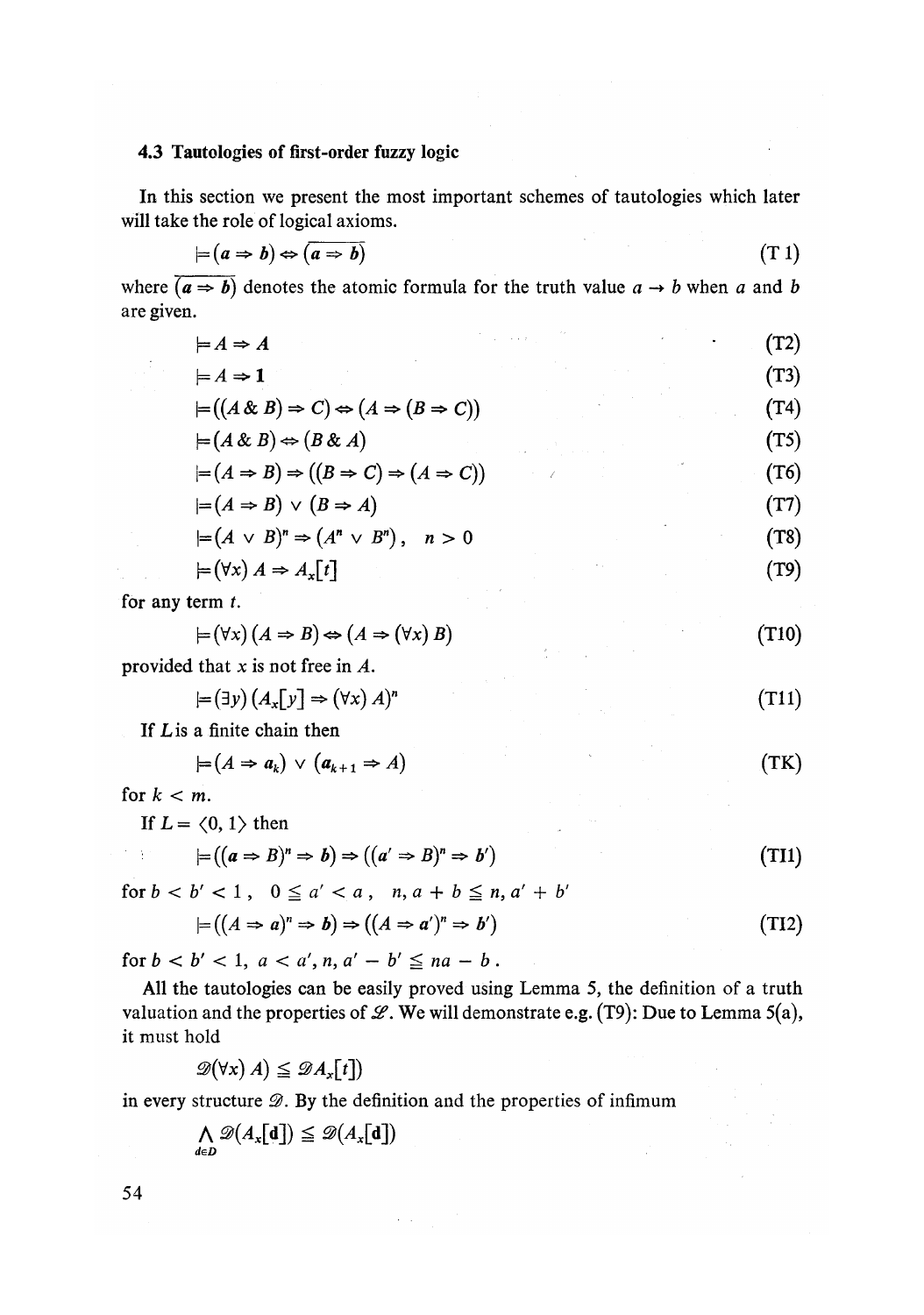holds for every  $d \in D$ . If t is a term without variables then there in  $d \in J$  such that  $\mathcal{D}(t) = d$ . Otherwise the inequality holds trivially by the definition of  $\mathcal{D}$ .

## *5.* DEDUCTION

## 5.1 Rules of inference

An *n-ary rule of inference r* is a couple

 $r = \langle r^{syn} \rangle$   $r^{sem}$ 

where  $r^{syn}$  is its *syntactic* part which is a partial *n*-ary operation on  $F<sub>J</sub>$  and  $r^{sem}$ is a *semantic* part which is an n-ary operation on *L* preserving arbitrary non-empty joints in each argument (semicontinuity).

A fuzzy set  $V \subseteq F_j$  is *closed* with respect to r if

$$
X(r^{syn}(A_1, ..., A_n)) \geqq r^{sem}(X(A_1), ..., X(A_n))
$$

holds for all  $A_1, \ldots, A_n \in F_J$  for which  $r^{syn}$  is defined.

A rule of inference *r* is *sound* if

$$
T[r^{syn}(A_1, ..., A_n)] \geq r^{sem}(T[A_1], ..., T[A_n])
$$
\n(10)

holds for every  $A_1, ..., A_n \in \text{Dom } r^{\text{syn}}$  and any Q-homomorphism

 $T: \mathscr{F}_I \to \mathscr{L}$ .

Lemmas 2 and 3 assure us that (10) holds also for every structure *B.* 

The rules of inference are usually written in the form

$$
r: \frac{A_1, \ldots, A_n}{r^{\text{syn}}(A_1, \ldots, A_n)} \left(\frac{a_1, \ldots, a_n}{r^{\text{sem}}(a_1, \ldots, a_n)}\right)
$$

where  $a_i \in L$  are truth valuations of the respective formulae  $A_i$   $i = 1, ..., n$ .

Lemma 6. The following rules of inference are sound:

(a) Modus ponens

$$
r_{\text{MP}}: \frac{A, A \Rightarrow B}{B} \left( \frac{a, b}{a \otimes b} \right)
$$

(b) a-lifting rule

$$
r_{\mathbf{R}\mathbf{a}} \colon \frac{B}{a \Rightarrow B} \left( \frac{b}{a \to b} \right)
$$

(c) Generalisation

$$
r_{\mathbf{G}}:\frac{A}{(\forall x) A}\begin{pmatrix}a\\a\end{pmatrix}
$$

Proof. The semicontinuity and soundness of the rules  $(a)$ ,  $(b)$  was proved in [9]. Semicontinuity of (c) is obvious. Soundness:

$$
T|r_{G}^{\text{syn}}(A)| = T|(\forall x) A| = \bigwedge_{t \in M_{\nu}} T|A_{x}[t]| = T|A(x)| \geq r_{G}^{\text{sen}}(T|A|) \qquad \qquad \Box
$$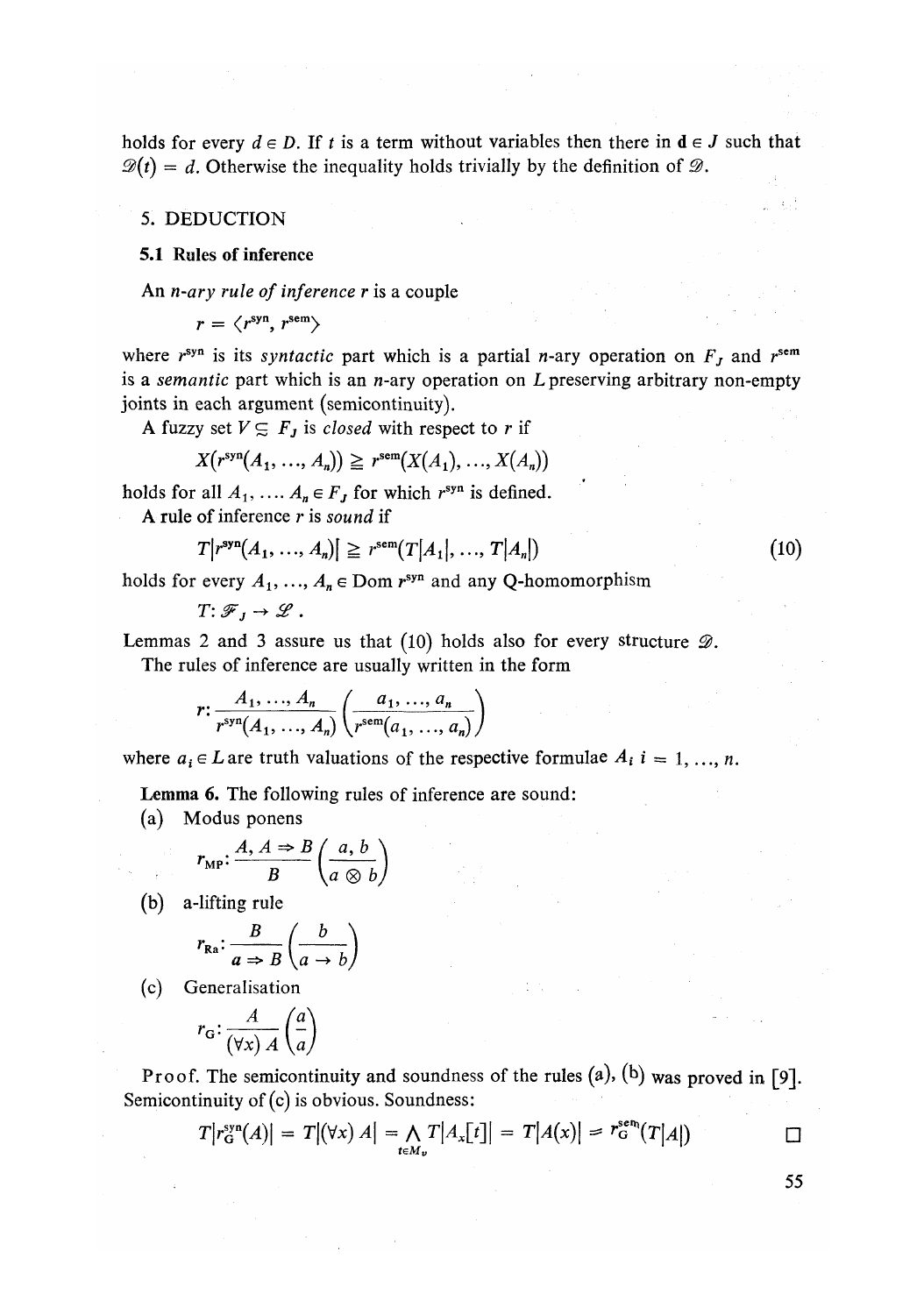#### 5.2 The operation of syntactic consequence

In fuzzy logic we deal with fuzzy sets of logical and special axioms. Let  $A_L \subseteq F_J$ be a fuzzy set of logical axioms and *R* a set of sound rules of inference. Then the couple

$$
\langle A_L, R \rangle
$$

is a *syntax of fuzzy logic.* 

Let  $X \subseteq F_j$  be a fuzzy set of formulae. Then

 $(C^{\text{syn}} X) A = \bigwedge \{U(A); \quad U \subsetneq F_J, \quad U \text{ is closed with respect to all }$ 

$$
r \in R \quad \text{and} \quad A_L, X \subseteq U \}
$$

defines a fuzzy set of *syntactic consequences* of the fuzzy set *X.* 

A proo*f* of a formula *A* from the fuzzy set *X* is a sequence

$$
w := A_0[a_0; P_0], \quad A_1[a_1; P_1], ..., A_n[a_n; P_n]
$$

such that  $A_n$  is A and  $P_i$  *i*  $\leq n$  is LA or SA if  $A_i$  is a logical or a special axiom respectively, or  $P_i$  is  $r_i$  if  $A_i$  is a formula

$$
r^{\text{syn}}(A_{i_1},..., A_{i_n}), \quad i_1, ..., i_n < i
$$

and  $r_i$  is an *n*-ary sound rule of inference. The

$$
a_i = \text{Val}_x(w_{(i)})
$$

is the value of the proof

$$
w_{(i)} := A_0[a_0; P_0], ..., A_i[a_i; P_i]
$$

defined as follows:

$$
\text{Val}_x(w_{(i)}) = \begin{cases} A_L(A_i) & \text{if } P_i = \text{LA} \quad (\text{i.e. } A_i \text{ is a logical axiom}) \\ X(A_i) & \text{if } P_i = \text{SA} \quad (\text{i.e. } A_i \text{ is a special axiom}) \\ r_i^{\text{sem}}(\text{Val}_x(w_{(i_1)}), \dots, \text{Val}_x(w_{(i_n)})) & \text{if } A_i = r_i^{\text{syn}}(A_{i_1}, \dots, A_{i_n}) \end{cases}
$$

Note that the above definition of a proof is a generalisation of the classical one. If we confine ourselves to  $\{0, 1\}$  then  $Val_x(w_{(i)}) = 1$  expresses the existence of a proof  $w_{(i)}$  of the formula  $A_i$  in the classical sense.

Theorem 1.

$$
(CsynX) A = \bigvee \{ Val_x(w); w \text{ is a proof of } A \text{ from } X \subseteq F_J \}
$$

**Proof.** It is a verbatim repetition of the proof of Theorem 16 from [9]-I.  $\Box$ 

It follows from this theorem that finding a proof, say *w,* of a formula *A* ensures only, that the degree in which it is a theorem is greater than or equal to  $Val_x(w)$ . If  $Val_x(w) \neq 1$  then it is difficult to assure ourselves that we cannot find a proof with a greater value.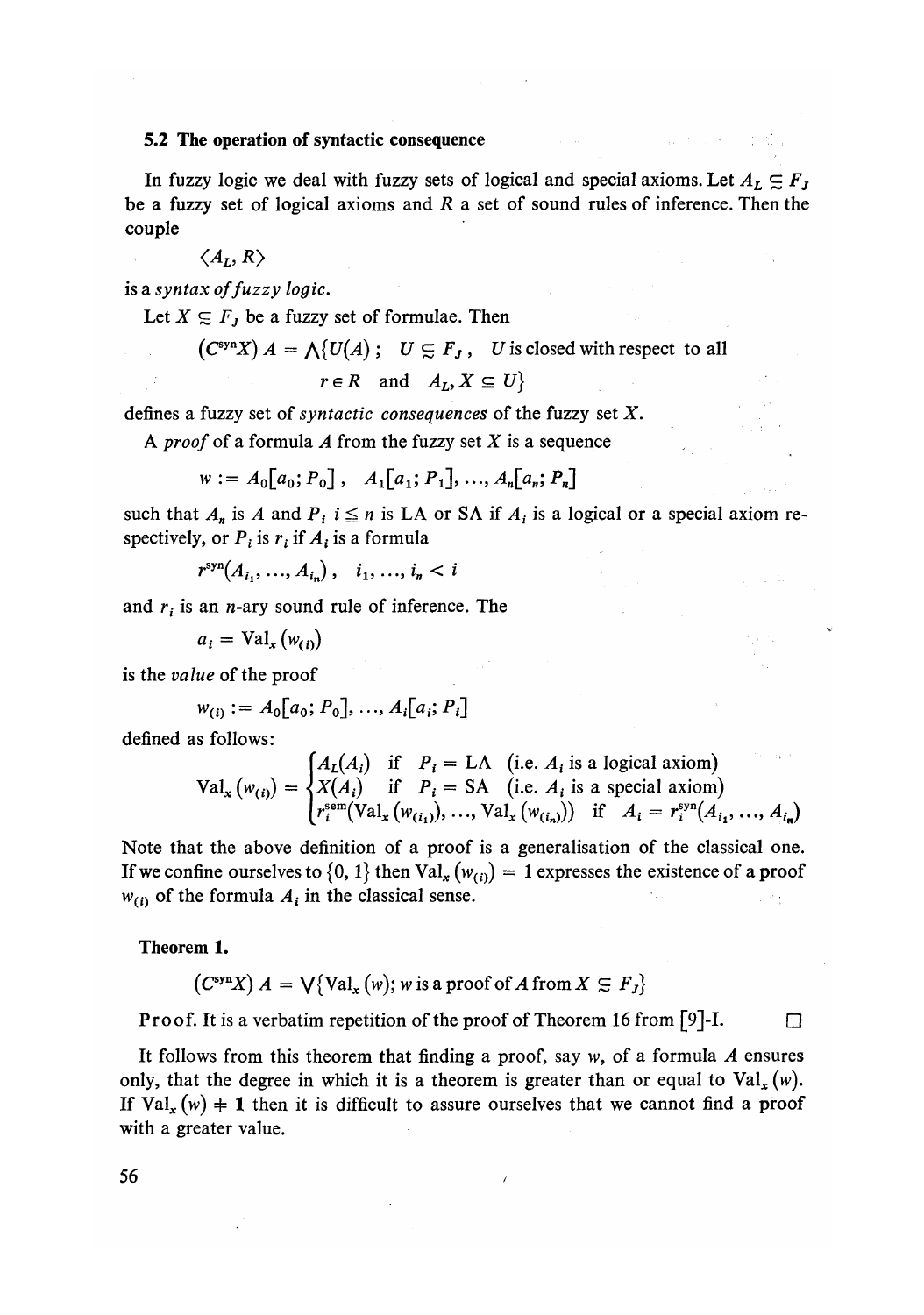#### The syntax is *sound* if

 $A_L \subseteq C^{\text{sem}} \emptyset$ 

and each rule  $r \in R$  is sound.

The syntax of first-order fuzzy logic consists of:

(a) The fuzzy set *AL* of logical axioms defined as follows:

 $A_L a = a$ ,  $a \in L$ ,  $A_L(a \Rightarrow b) = a \rightarrow b, \quad a, b \in L,$  $A_L(A) = 1$  if *A* is any of the formulae of the form  $(T1) - (T11)$  and either (TI1), (TI2) if  $L = \langle 0, 1 \rangle$  or (TK) if *L* is a finite chain,  $A_L(A) = 0$  otherwise.

In the case when  $A := B \Leftrightarrow C$  we understand that both  $A_L(B \Rightarrow C) = 1$  as well as  $A_L(C \Rightarrow B) = 1.$ 

(b) The set of rules of inference is

$$
R = \{r_{\rm MP}, r_{\rm G}, \{r_{\rm Ra}; a \in L\}\}.
$$

## 6. THEORIES IN FIRST-ORDER FUZZY LOGIC

# 6.1 Properties of fuzzy theories

A *theory T*in the language *J* of first-order fuzzy logic *(a fuzzy theory)* is a triple

 $T = \langle A_I, A_S, R \rangle$ 

where  $\langle A_L, R \rangle$  is the above defined syntax of fuzzy logic and  $A_S \subseteq F_J$  is a fuzzy set of special axioms. By *J(T)* we denote the language of fuzzy theory. *Fuzzy predicate calculus* is the fuzzy theory with  $A_s = \emptyset$ .

Let  $\mathscr D$  be a structure for  $J(T)$ . Then  $\mathscr D$  is a *model* of the theory  $T, \mathscr D \models T$ , if

$$
A_{\mathcal{S}}(A) \leq \mathscr{D}(A)
$$

holds for every *A*  $F_{J(T)}$ . It follows from the definition of logical axioms that

$$
A_L(A) \leq \mathcal{D}(A)
$$

holds in any model  $\mathscr{D} \models T$  for every formula  $A \in F_{J(T)}$ . Then

$$
(C^{\text{sem}} A_S) A = \Lambda \{ \mathscr{D}(A); \mathscr{D} \models T \}.
$$

If  $(C^{\text{sem}}A_S)$   $A = a$  then the formula  $A$  is *true in the degree a* in the theory  $T$  and we write

$$
T\models_a A.
$$

If  $(C<sup>syn</sup>A<sub>S</sub>)$   $A = a$  then  $A$  is a theorem in the degree  $a$  of the theory  $T$  and we write  $T\vdash_a A$ .

We write  $T \vdash A$ ,  $T \models A$  instead of  $T \vdash_1 A$ ,  $T \models_1 A$  respectively and say that A is a theorem (true) of the theory *T*.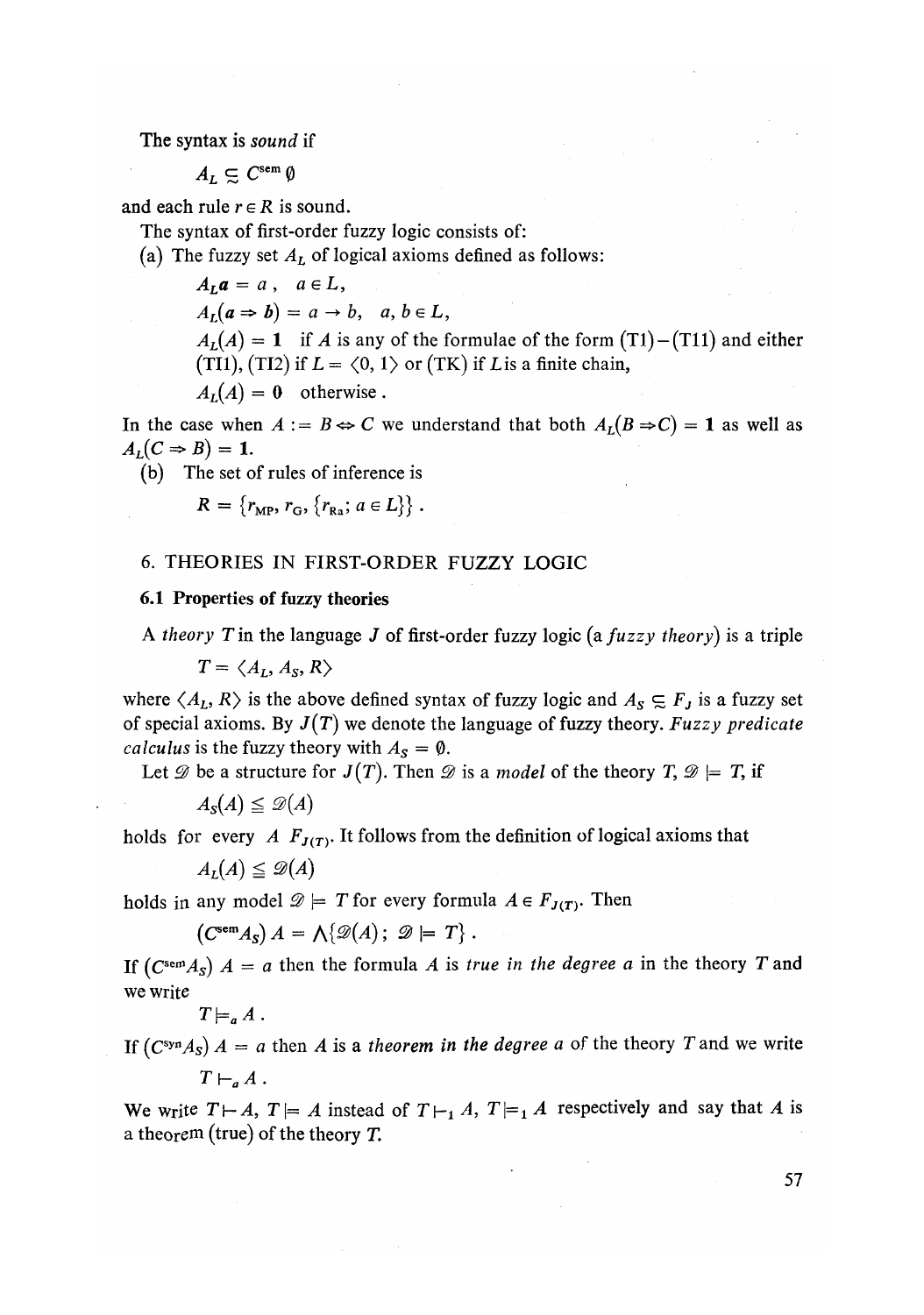It follows from the definition that

$$
\vdash_a a \quad \text{and} \quad \models_a a
$$

holds in fuzzy predicate calculus for every  $a \in L$ . If w is a proof in T then we write Val<sup>r</sup> (w) for its value. If *T* is predicate calculus then we omit the subscript *T*.

Theorem 2. The following schemes formulae are theorems of fuzzy predicate calculus:

| $\vdash (B \Rightarrow C) \Rightarrow ((A \Rightarrow B) \Rightarrow (A \Rightarrow C))$           | (D1)  |
|----------------------------------------------------------------------------------------------------|-------|
| $\vdash (A \land B) \Rightarrow A$                                                                 | (D2)  |
| $\vdash (A \land B) \Leftrightarrow (B \land A)$                                                   | (D3)  |
| $\vdash (A \lor B) \Leftrightarrow (B \lor A)$                                                     | (D4)  |
| $\vdash (C \Rightarrow A) \Rightarrow ((C \Rightarrow B) \Rightarrow (C \Rightarrow (A \land B)))$ | (D5)  |
| $\vdash A \Rightarrow (A \lor B)$                                                                  | (D6)  |
| $\vdash (A \Rightarrow C) \Rightarrow ((B \Rightarrow C) \Rightarrow ((A \lor B) \Rightarrow C))$  | (D7)  |
| $\vdash A \Rightarrow (B \Rightarrow (A \& B))$                                                    | (D8)  |
| $\vdash ((A \Rightarrow B) \Rightarrow C) \Rightarrow (A \Rightarrow (B \Rightarrow C))$           | (D9)  |
| $\vdash \sqsupset \sqsupset A \Leftrightarrow A$                                                   | (D10) |
| $\vdash \neg(A \Rightarrow B) \Leftrightarrow (A \& \neg B)$                                       | (D11) |
| $\vdash (A \land B) \Leftrightarrow \sqcap (\sqcap A \lor \sqcap B)$                               | (D12) |
| $\vdash (A \Rightarrow B) \Leftrightarrow \sqsupset (A \& \sqsupset B)$                            | (D13) |
| $\vdash (A \Rightarrow B) \Leftrightarrow (\neg B \Rightarrow \neg A)$                             | (D14) |
| $\vdash (A \& B) \Rightarrow A$                                                                    | (D15) |
| $\vdash A \times [t] \Rightarrow (\exists x) A$                                                    | (D16) |
| $\vdash (\forall x) A \Leftrightarrow \sqsupset (\exists x) \sqsupset A$                           | (D17) |
| $\vdash (\forall x)(A \Rightarrow B) \Rightarrow ((\forall x) A \Rightarrow (\forall x) B)$        | (D18) |
| provided that $x$ is not free in $B$ .                                                             |       |
| $\vdash ((\exists x) A \Rightarrow B) \Leftrightarrow (\forall x) (A \Rightarrow B)$               | (D20) |
|                                                                                                    |       |

provided that x is not free in *B* 

$$
-(A \& \neg A) \Rightarrow B \tag{D21}
$$

$$
\vdash A \Rightarrow (B \Rightarrow C) \Leftrightarrow (B \Rightarrow (A \Rightarrow C)) \tag{D22}
$$

$$
\vdash A \Rightarrow (B \Rightarrow A) \tag{D23}
$$

$$
\vdash (A^{m} \Rightarrow (B \Rightarrow C)) \Rightarrow ((A^{n} \Rightarrow B) \Rightarrow (A^{m+n} \Rightarrow C)), \quad m, n > 0.
$$
 (D24)

Proof. We use logical axioms and the above defined rules of inference. It is

 $\label{eq:2} \mathcal{F}(\mathcal{A}) = \mathcal{F}(\mathcal{A})$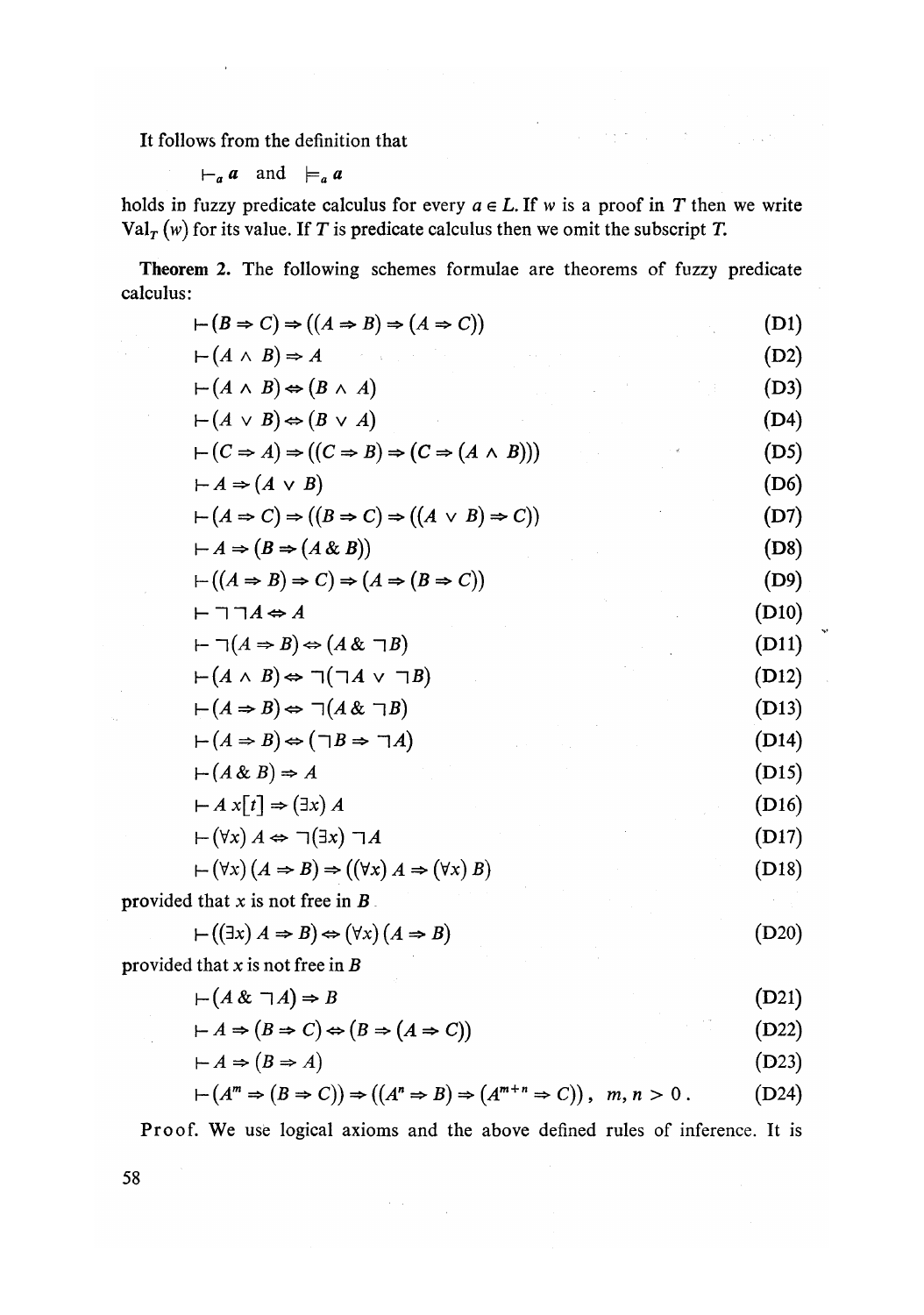advantageous to prove these theorems in a certain order and to use previously proved ones as intermediate results for proofs of the next ones. We will demonstrate e.g.  $(D2)$ . Let us assume we have already proved  $(D1)$ ,  $(D10)$ ,  $(D14)$  and  $(D23)$ . Note that (D2) is a short for a formula

$$
\neg((A \Rightarrow B) \Rightarrow \neg A) \Rightarrow A. \tag{11}
$$

Let us denote  $C := (A \Rightarrow B) \Rightarrow \exists A$ . Let  $w_1$  be a proof of  $\exists A \Rightarrow C$  (formula (D23)),  $w_2$  a proof of  $\neg \neg A \Rightarrow A$ ,  $w_3$  a proof of  $\neg A \Rightarrow C$   $\Rightarrow$   $(\neg C \Rightarrow \neg \neg A)$  formula ((D14)) and  $w_4$  a proof of  $(\neg \neg A \Rightarrow A) \Rightarrow ((\neg C \Rightarrow \neg \neg A) \Rightarrow (\neg C \Rightarrow A))$  (formula (D1)) where

$$
Val(w_1) = Val(w_2) = Val(w_3) = Val(w_4) = 1.
$$

Then

$$
w := w_1[1], w_3[1], \sqcap C \Rightarrow \sqcap \sqcap A[1; r_{\text{MP}}], w_2[1], w_4[1],
$$
  

$$
(\sqcap C \Rightarrow \sqcap \sqcap A) \Rightarrow (\sqcap C \Rightarrow A)[1; r_{\text{MP}}], \sqcap C \Rightarrow A[1; r_{\text{MP}}]
$$

is a proof of the formula (11).  $\Box$ 

Note that to each of all the above formulae there exists a proof with the value equal to 1.

Lemma 7.

$$
T \mapsto A \Leftrightarrow B
$$
 iff  $T \mapsto A \Rightarrow B$  and  $T \mapsto B \Rightarrow B$ .

Proof. Let  $T \vdash A \Leftrightarrow B$  and let  $w_1$  be a proof of  $A \Leftrightarrow B$ ,  $Val_T(w_1) = a$  and  $w_2$ a proof of a theorem  $(A \Leftrightarrow B) \Rightarrow (A \Rightarrow B)$  (D2), Val $(w_2) = 1$ . Then

 $w := w_1[a], w_2[1], A \Rightarrow B[a; r_{MP}]$ 

is a proof of  $A \Rightarrow B$ ,  $Val_T(w) = a$ . But  $\bigvee \{ Val_T(w) ; w_1 \} = 1$  due to the assumption which gives  $T\mapsto A\Rightarrow B$ . Analogously, using theorem (D3) we obtain  $T\mapsto B\Rightarrow A$ .

Conversely, let  $w_1$  be a proof of  $A \Rightarrow B$ ,  $Val_T(w_1) = a$  and  $w_2$  a proof of  $B \Rightarrow A$ .  $Val_T(w_2) = b$  and  $w_3$  a proof of

$$
(\mathbf{1} \Rightarrow (A \Rightarrow B)) \Rightarrow ((\mathbf{1} \Rightarrow (B \Rightarrow A)) \Rightarrow (\mathbf{1} \Rightarrow (A \Leftrightarrow B)))
$$

(D5), Val  $(w_3) = 1$ . Then

$$
w := w_1[a], I \Rightarrow (A \Rightarrow B) [1 \rightarrow a = a; r_{R1}], w_2[b], I \Rightarrow (B \Rightarrow A) [b; r_{R1}],
$$
  
\n
$$
w_3[1], (I \Rightarrow (B \Rightarrow A)) \Rightarrow (I \Rightarrow (A \Leftrightarrow B)) [a; r_{MP}], I \Rightarrow (A \Leftrightarrow B)
$$
  
\n
$$
[a \otimes b; r_{MP}], I[1; LA], A \Leftrightarrow B[1 \otimes a \otimes b; r_{MP}]
$$

is a proof of  $A \Leftrightarrow B$ . But  $\bigvee \{ \text{Val}_T(w); w_1, w_2 \} = 1$  by the assumption which gives  $T \vdash A \Leftrightarrow B.$ 

**Lemma 8.** Let *T*, *T'* be theories and *A*, *A'* formulae. If for any  $a, b \in L$ 

 $T \vdash_{a} A$  and  $T' \vdash_{b} A'$  implies  $a \leq b$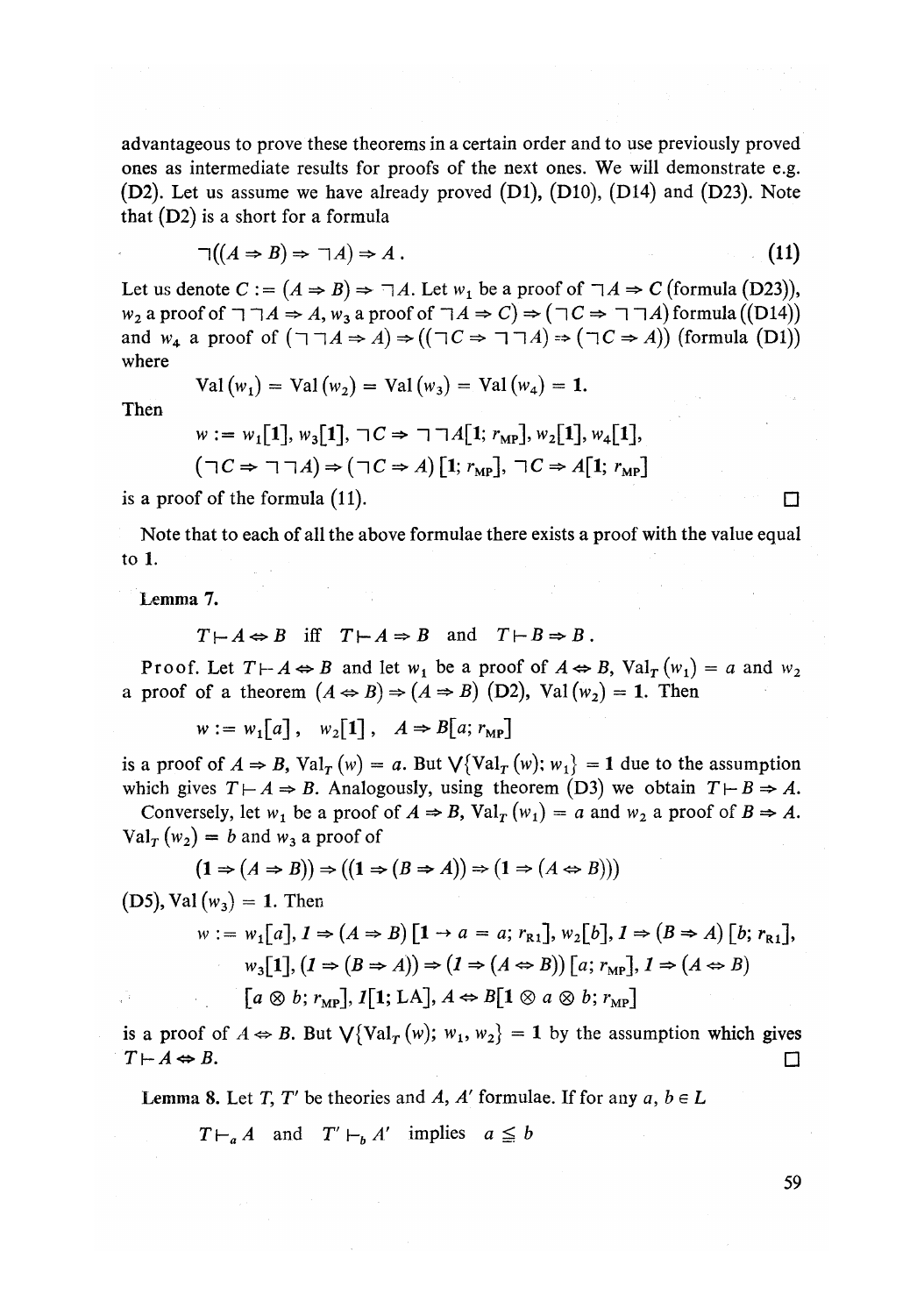and at the same time for any  $c, d \in L$ 

 $T' \vdash_c A'$  and  $T \vdash_d A$  implies  $c \leq d$ 

then

 $T\vdash_{a} A$  iff  $T'\vdash_{a} A'$ .

Proof. Obvious.

Lemma 9.

(a)  $C^{syn}A_S \subseteq C^{sem}A_S$ .

(b) If  $T \vdash_a A$ ,  $\mathscr{D} \models T$  and  $\mathscr{D}(A) = b$  then  $a \leq b$ .

Proof. Due to Lemmas 2 and 3  $\mathscr D$  is a Q-homomorphism  $\mathscr D: F_{J(\Gamma)} \to L$ . Since every Q-homomorphism is closed with respect to the rules of inference we obtain (a) from the definition of  $C^{syn}$  and  $C^{sem}$ . (b) is a consequence of (a).

Theorem 3 (validity theorem)*.* 

If  $T\vdash_a A$ ,  $T\models_b A$  then  $a \leq b$ .

**Proof.** This is a corollary of Lemma 9.

This theorem demonstrates that the balance between syntax and semantics is sound. Saying freely, if we derive formally some result then its semantic interpretation is true at least in the same degree as the value of its formal derivation.

Lemma 10.

- (a) Let  $T \vdash_a A \Rightarrow B$  and  $T \vdash B \Leftrightarrow B'$ . Then  $T \vdash_a A \Rightarrow B'$ .
- (b) Let  $T\mapsto A \Leftrightarrow A'$ . Then

 $T\vdash (A\Rightarrow B)\Leftrightarrow (A'\Rightarrow B)$ .

Proof. (a) Let  $w_1$  be a proof of  $A \Rightarrow B$ ,  $Val_T(w_1) = a'$ ,  $w_2$  a proof of  $B \Leftrightarrow B'$ ,  $Val_{\mathbf{T}}(w_2) = b'$  and  $w_3$  a proof of  $(B \Leftrightarrow B') \Rightarrow (B \Rightarrow B')$  (D2), Val  $(w_3) = 1$ . Then

$$
w := w_1[a'], w_2[b'], w_3[1], B \Rightarrow B'[b'; r_{MP}],(A \Rightarrow B) \Rightarrow ((B \Rightarrow B') \Rightarrow (A \Rightarrow B')) [1; LA_{T6}],(B \Rightarrow B') \Rightarrow (A \Rightarrow B') [a'; r_{MP}], A \Rightarrow B'[a' \otimes b'; r_{MP}]
$$

is a proof of  $A \Rightarrow B'$ . Due to the assumption we obtain

 $\sqrt{\text{Val}_{\text{r}}(w)}$ ;  $w_1, w_2$  =  $a \otimes 1 = a$ .

thence  $T\vdash_c A \Rightarrow B'$ ,  $a \leq c$ . Analogously, from  $T\vdash B' \Rightarrow B$  we obtain  $T\vdash_d A \Rightarrow B$ ,  $c \leq d$  and from the assumption  $a \leq c \leq d = a$ .

(b) Let  $w_1$  be a proof of  $A \Leftrightarrow A'$ ,  $Val_T(w_1) = a'$  and  $w_2$  a proof of  $(A \Leftrightarrow A') \Rightarrow$  $\Rightarrow (A \Rightarrow A')$ , Val (w<sub>2</sub>) = 1. Then we can write down a proof

$$
w := w_1[a'], w_2[1], A \Rightarrow A'[a'; r_{MP}], (A \Rightarrow A') \Rightarrow ((A' \Rightarrow B) \Rightarrow
$$
  

$$
\Rightarrow (A \Rightarrow B)) [1; LA_{T6}], (A' \Rightarrow B) \Rightarrow (A \Rightarrow B) [a'; r_{MP}]
$$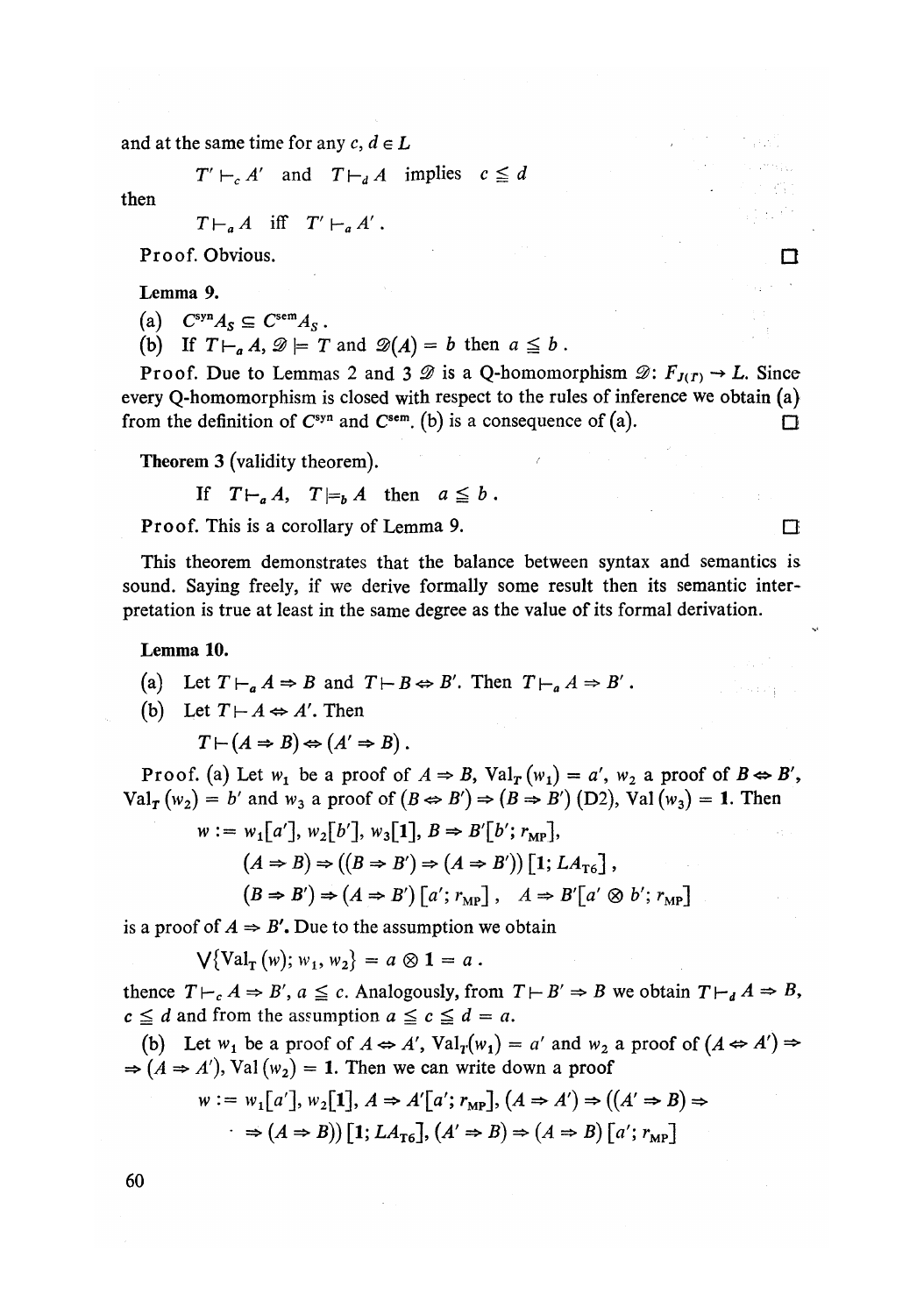and from the assumption

$$
T\vdash (A'\Rightarrow B)\Rightarrow (A\Rightarrow B).
$$

Analogously we obtain

$$
T \vdash (A' \Rightarrow B) \Rightarrow (A \Rightarrow B)
$$

which follows

$$
T \vdash (A' \Rightarrow B) \Leftrightarrow (A \Rightarrow B)
$$

by Lemma 7.  $\Box$ 

A theory T is *contradictory* if there is a formula A and proofs  $w_1$  and  $w_2$  of A and *~\A,* respectively such that

 $Val_T(w_1) \otimes Val_T(w_2) > 0$ .

In the opposite case it is *consistent*. Obviously, if T is contradictory then  $T\vdash_a A$ ,  $T\vdash_b \neg A$  and  $a \otimes b > 0$ .

Lemma 11. Let *T* be a consistent theory.

(a) If  $T \vdash_a A$  and  $T \vdash_b B$  then

 $T \vdash_c A \Rightarrow B$  implies  $c \leq a \rightarrow b$ .

(b) If  $T \vdash_{a} (\forall x) A$  then  $a \leq \bigwedge \{b; T \vdash_{b} A_{x}[t], t \in M_{I}\}.$ 

Proof. (a) The case  $a \leq b$  is trivial. Let  $b < a$  and  $c > a \rightarrow b$  and  $w_1$  be a proof of *A*,  $Val_T(w_1) = a'$  and  $w_2$  a proof of  $A \Rightarrow B$ ,  $Val_T(w_2) = c'$ . Then

 $w := w_1[a']$ ,  $w_2[c']$ ,  $B[a' \otimes c', r_{MP}]$ 

is a proof of *B* and

$$
\bigvee \{\mathrm{Val}_{T}(w); w_{1}, w_{2}\} = a \otimes c
$$

whence

 $T\vdash_{d} B$ ,  $a\otimes c \leq d$ .

But  $a \to b = \sqrt{\{e; a \otimes e \leq b\}} < c$  and so  $b < a \otimes c \leq d - a$  contradiction.

(b) Let  $a > c = \bigwedge \{b; T \vdash_b A_x[t], t \in M_J\}$ . Then there is  $b' \in L$  and a term  $t' \in M_J$  such that  $T\vdash_b A_x[t']$  and  $b' > a$ . Let  $w_1$  be a proof of  $(\forall x) A$ ,  $\text{Val}_T(w_1) = a'.$ We write down a proof

 $w := w_1[a'], (\forall x) \land A \Rightarrow A_r[t'] [1; LA_{T9}], A_r[t'] [a'; r_{MP}]$ 

whence  $\bigvee \{Val_T(w); w_1\} = a$ , i.e.  $T \vdash_d A_x[t']$  and  $b' < a \le d$  – a contradiction.  $\Box$ 

**Theorem 4.** A theory *T* is contradictory iff  $T \vdash A$  holds for every formula  $F_{J(T)}$ *.* Proof. Let  $w_1, w_2$  be proofs of A and  $\neg A$  respectively,  $Val_T(w_1) = a$  and  $Val_T(w_2) = b$ ,  $0 < a \otimes b < 1$  (the case  $a \otimes b = 1$  is trivial). Let  $w_3$  be a proof of  $A \Rightarrow (\neg A \Rightarrow (A \& \neg A))$  (D8), Val (w<sub>3</sub>) = 1 and w<sub>4</sub> a proof of  $A \& \neg A \Rightarrow 0$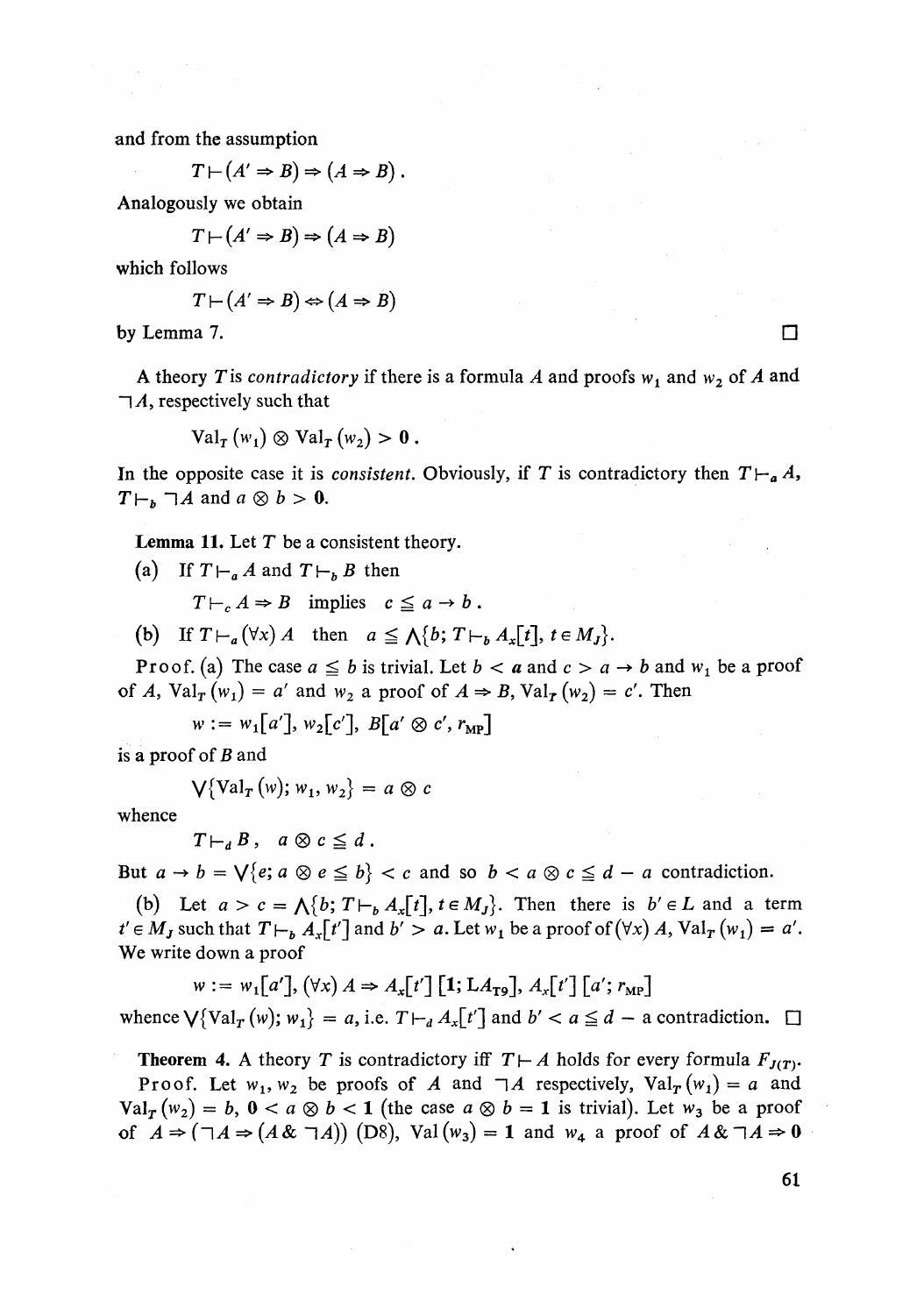$(D2)$ , Val  $(w_4) = 1$ . We write down a proof

$$
w := w_1[a], w_2[b], w_3[1], \neg A \Rightarrow (A \& \neg A) [a; r_{MP}],
$$
  

$$
A \& \neg A[a \otimes b; r_{MP}], w_4[1], 0[a \otimes b; r_{MP}], a \otimes b \Rightarrow 0
$$
  
[1; r<sub>Ra@b</sub>; r<sub>MP</sub>],  $(a \otimes b \rightarrow 0) \rightarrow \neg (a \otimes b) [1; LA_{T1}], \neg (a \otimes b) [1; r_{MP}],$ 

i.e.  $T\mapsto c$ . for some truth value  $c < 1$ . Since c is nilpotent with respect to  $\otimes$ , let us take *n* such that  $c^n = 0$ . Then using theorem (D8) we obtain  $T \vdash c^n$ . Let  $w_5$  be a proof of  $c^n$ ,  $Val_T(w_5) = d$  and  $B \in F_{J(T)}$  be an arbitrary formula. Consider the proof

$$
w := w5[d], cn \Rightarrow \theta[cn \to 0 = 1; rRen], \theta[d; rMP],
$$
  

$$
B[e; SA], \theta \Rightarrow B[0 \to e = 1; rRO], B[d; rMP].
$$

Then  $\bigvee \{Val_T(w); w_5\} = 1$ , i.e.  $T \vdash B$ . The converse implication is obvious.

Corollary, (a) T is contradictory iff there is a formula A and a proof w of  $A \& \neg A$ such that  $Val_T(w) > 0$ .

(b) T is contradictory iff there are  $a < 1$  and a proof w of it such that  $Val_T(w) > a$ .

Proof, (a) The proof proceeds analogously as that of Theorem 4 using theorem (D21).

(b) Let w be such a proof. Then there are proofs

$$
w := I \Rightarrow 0[1 \to 0; LA], \quad a \Rightarrow (I \Rightarrow 0) [a \to 0; r_{Ra}],
$$
  
\n
$$
w[b], I \Rightarrow 0[b \otimes \neg a; r_{MP}]
$$
  
\n
$$
w' := I[1; LA]
$$

with  $Val_T(w) \otimes Val_T(w') = 1 \otimes b' \otimes \neg a > 0$ , i.e. T is contradictory. The converse is obvious.  $\square$ 

This theorem is a surprizing result stating that if we find a proof of  $A \& \neg A$ in a non-zero degree then necessarily all the formulae of the given theory are theorems in the highest degree 1*.* Such a theory is, of course, useless just in the same sense as in classical logic*.* Thus, we cannot think of some general degrees of contradictoriness. However, interesting could be the analysis of the weaker case considering only  $A \wedge \neg A$ . This is not done in the present paper.

**Lemma 12.** Let T be a consistent theory,  $T \vdash_a A$  and  $T \vdash A \Leftrightarrow B$ . Then  $T \vdash_a B$ . **Proof.** Let  $T \vdash_b B$ . Then by Lemmas *I* and  $\text{II}(a)$  we obtain

 $1 \leq a \rightarrow b$ , i.e.  $a \leq b$ 

and at the same time

$$
1 \leq b \rightarrow a \,, \text{ i.e. } b \leq a
$$

whence  $b = a$ .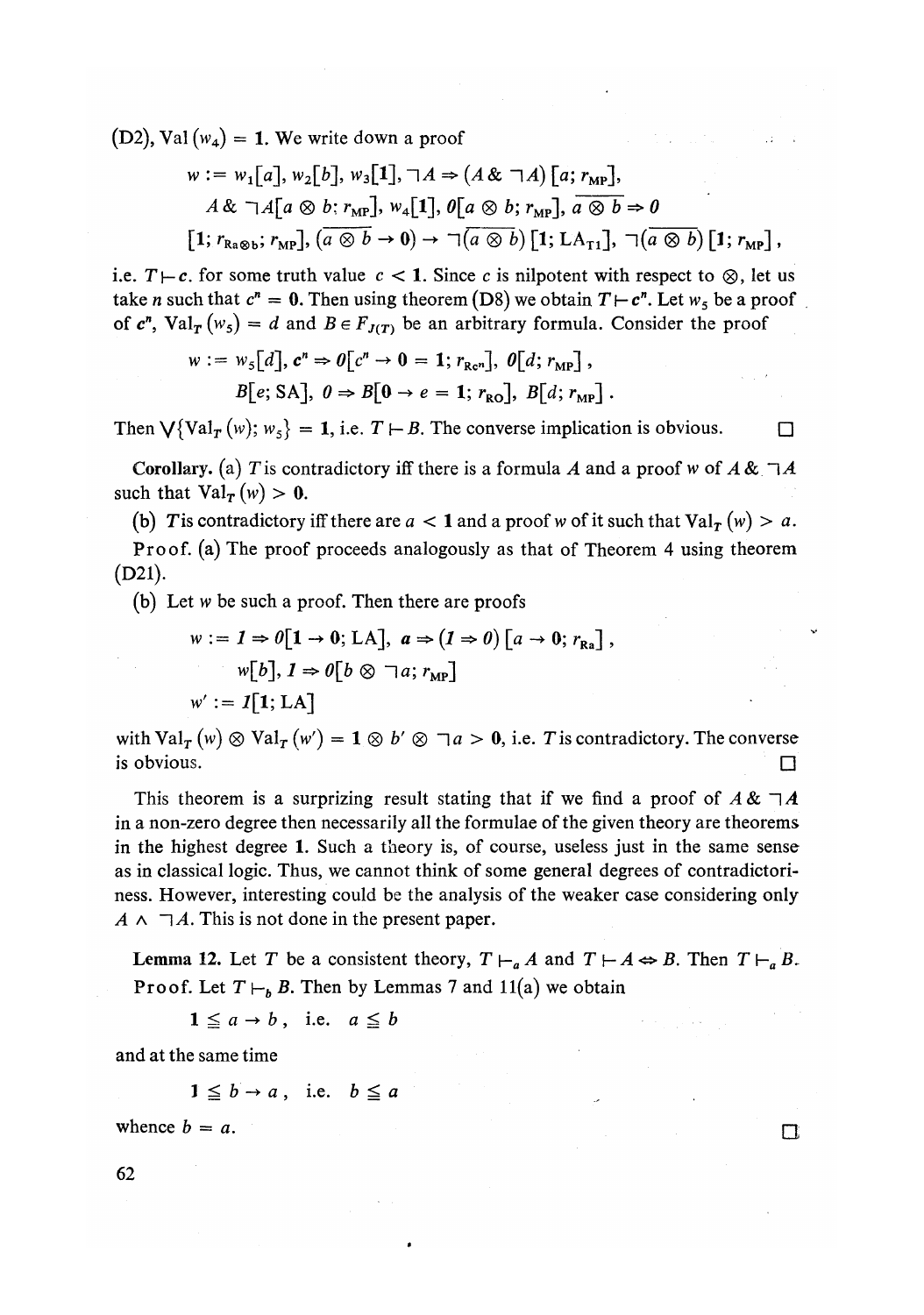The following lemma is simple but important

Lemma 13*.* Let T has a model *B.* Then T is consistent.

Proof. Let  $\mathscr{D}(A) = a$ . Then  $\mathscr{D}(\neg A) = \neg a$  and let  $T \vdash_b A T \vdash_c \neg A$ . Due to Lemma 9(b)  $b \le a$  and  $c \le \neg a$  which follows  $b \otimes c \le a \otimes \neg a = 0$ . Hence, for any formula A and any proofs w of A and w' of  $\neg A$ 

$$
\mathrm{Val}_{\mathbf{T}}(w) \otimes \mathrm{Val}_{\mathbf{T}}(w') = \mathbf{0} .
$$

**Lemma 14.** Let  $A \in F_{J(T)}$  and  $t_1, ..., t_n$  be terms substitutible into A for the variables  $x_1, ..., t_n$ . Then  $T\vdash_a A$  and  $T\vdash_b A_{x_1} \ldots_{x_n} [t_1, ..., t_n]$  implies  $a \leq b$ .

Proof. Let 
$$
w_1
$$
 be a proof of A,  $Val_T(w) = a'$ . Write down a proof

$$
w := w_1[a'], (\forall x_1) A[a'; r_G], (\forall x_1) A \Rightarrow A_{x_1}[t_1]
$$
  
\n[1; LA<sub>T9</sub>], A<sub>x\_1</sub>[t<sub>1</sub>] [a'; r<sub>MP</sub> ...  
\n...( $(\forall x_n) A_{x_1} ..._{x_{n-1}} [t_1, ..., t_{n-1}] \Rightarrow A_{x_1} ..._{x_n} [t_1, ..., t_1]$   
\n[1; LA<sub>T9</sub>], A<sub>x\_1</sub> ...<sub>x\_n</sub> [t<sub>1</sub>, ..., t<sub>n</sub>].

Then  $\sqrt{\text{Val}_T(w)}$ ;  $w_1$ } = a whence  $T \vdash_b A_{x_1} \ldots_{x_n} [t_1, ..., t_n]$ ,  $a \leq b$ .

**Corollary.** Let  $y_1, \ldots, y_n$  be variables which do not occur in a formula A. Then

 $T\vdash_{a} A$  iff  $T\vdash_{a} A_{x_{1}} \ldots x_{n} [y_{1},..., y_{n}]$ .

Proof. It follows from Lemma 14 that

 $T\vdash_b A_{x_1}\cdots_{x_n}[y_1, ..., y_n], \quad a \leq b.$ 

But, again from Lemma 14.

$$
T\vdash_c A_{x_1}\cdots_{x_n}[y_1, ..., y_n]_{y_1}\cdots_{y_n}[x_1, ..., x_n],
$$

 $b \leq c$  since  $x_1, ..., x_n$  are substitutible into  $A_{x_1}, ..., x_n$  [ $y_1, ..., y_n$ ] for  $y_1, ..., y_n$ . But the resulting formula is *A*, thence

$$
a\leq b\leq c=a.
$$

The following two theorems demonstrate that fuzzy logic behaves in a way analogous to the classical one.

**Theorem 5 (closure theorem). Let**  $A \in F_{J(T)}$  **and**  $A'$  **be its closure. Then** 

 $T\vdash_{a} A$  iff  $T\vdash_{a} A'$ .

Proof. Let w be a proof of *A.* Using the rule *rG* we obtain a proof w' of *A'* such that  $Val_T(w) = Val_T(w')$ . Hence

$$
T\vdash_b A', a\leq b.
$$

Conversely, let  $T \vdash_c A'$  and w be a proof of  $A'$ ,  $Val_T(w) = c'$ . Write down a proof  $w := w'[c'], A' \Rightarrow (\forall x_2) \dots (\forall x_n) A_{x_1}[y_1] [1; LA_{T9}],$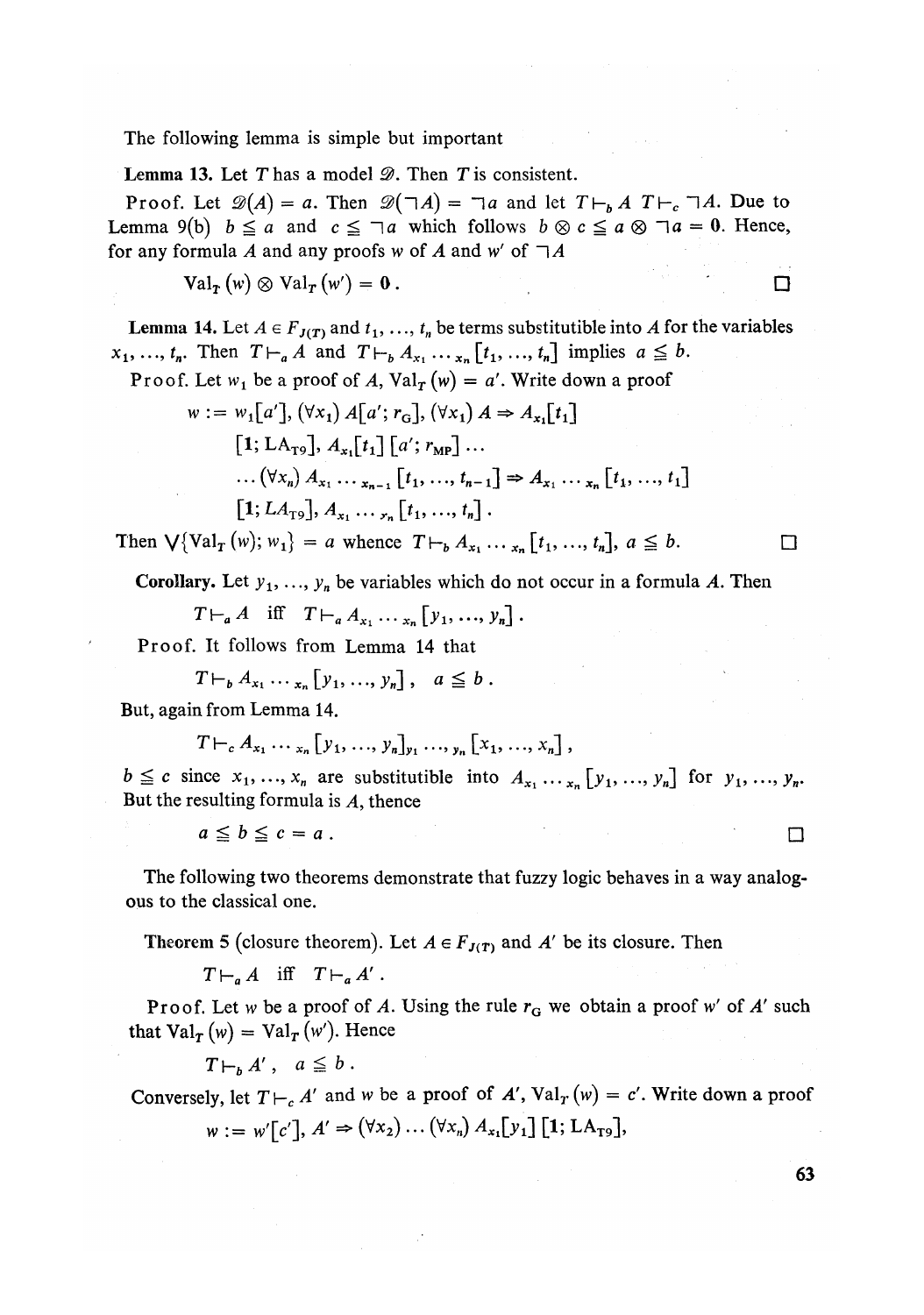$$
(\forall x_2) \dots (\forall x_n) A_{x_1} [y_1] [c'; r_{MP}], \dots, A_{x_1} \dots, r_n [y_1, \dots, y_n] [c'; r_{MP}]
$$

where  $y_1, \ldots, y_n$  are variables which do not occur in A'. Then

$$
\bigvee \{\mathrm{Val}_{\mathbf{T}}(w); w'\} = c
$$

whence  $T \vdash A$  [v. v]  $T^{T}$ <sup>1</sup><sub>*x*<sub>1</sub></sub> ...<sub>*x<sub>n</sub>*</sup>  $\lfloor y_1, ..., y_n \rfloor$ ,  $C \equiv u$ .</sub>

Using the corollary of Lemma 14 we obtain  $T \vdash_d A$ . The proposition then follows from Lemma 8.  $\Box$ 

Corollary.

$$
T\vdash_a A \quad \text{iff} \quad T\vdash_a(\forall x) A.
$$

**Theorem 6** (equivalence theorem). Let A be a formula,  $B_1, \ldots, B_n$  some of its subformulae and  $T \vdash B_i \Leftrightarrow B'_i$ ,  $i = 1, ..., n$ . Then

$$
T \vdash A \Leftrightarrow A'
$$

where A' is a result of replacing the subformulae  $B_1, \ldots, B_n$  in A by  $B'_1, \ldots, B'_n$  respectively.

**Proof.** By the complexity of A: If  $n = 1$  and  $A := B_1$  then the proposition follows trivially from the assumption.

If *A* is atomic formula then the only its subformula is *A* and so the proposition follows again from the assumption.

Let  $A := B \Rightarrow C$ ,  $T \vdash B \Leftrightarrow B'$  and  $T \vdash C \Leftrightarrow C'$ . Then

$$
T \vdash (B \Rightarrow C) \Leftrightarrow (B' \Rightarrow C)
$$

due to Lemma  $10(b)$ . Furthermore, using theorem  $(D1)$  we immediately obtain

$$
T \vdash (B' \Rightarrow C) \Leftrightarrow (B' \Rightarrow C').
$$

$$
T \vdash (B \Rightarrow C) \Leftrightarrow (B' \Rightarrow C')
$$

using Lemmas  $10(a)$  and 7.

Let  $A := (\forall x) B$  and  $T \vdash B \Leftrightarrow B'$  and let w' be a proof of  $A \Rightarrow A'$ ,  $Val_T(w') = a$ and w'' a proof of  $(\forall x)(A \Rightarrow A') \Rightarrow ((\forall x) A \Rightarrow (\forall x) A')$  (D18), Val<sub>r</sub> (w'') = 1. Write down the proof

$$
w := w'[a], (\forall x) (A \Rightarrow A') [a; r_{G}], w''[1], (\forall x) A \Rightarrow (\forall x) A' [a \otimes 1; r_{MP}].
$$

Due to Lemma 7 and Theorem 2

$$
\bigvee \{ \text{Val}_T(w); w' \} = 1,
$$

i.e.  $T \mapsto (\forall x) A \Rightarrow (\forall x) A'$ . Analogously we obtain

 $T \mapsto (\forall x) A' \Rightarrow (\forall x) A$ 

which follows

$$
T \mapsto (\forall x) A \Leftrightarrow (\forall x) A'
$$

due to Lemma 7.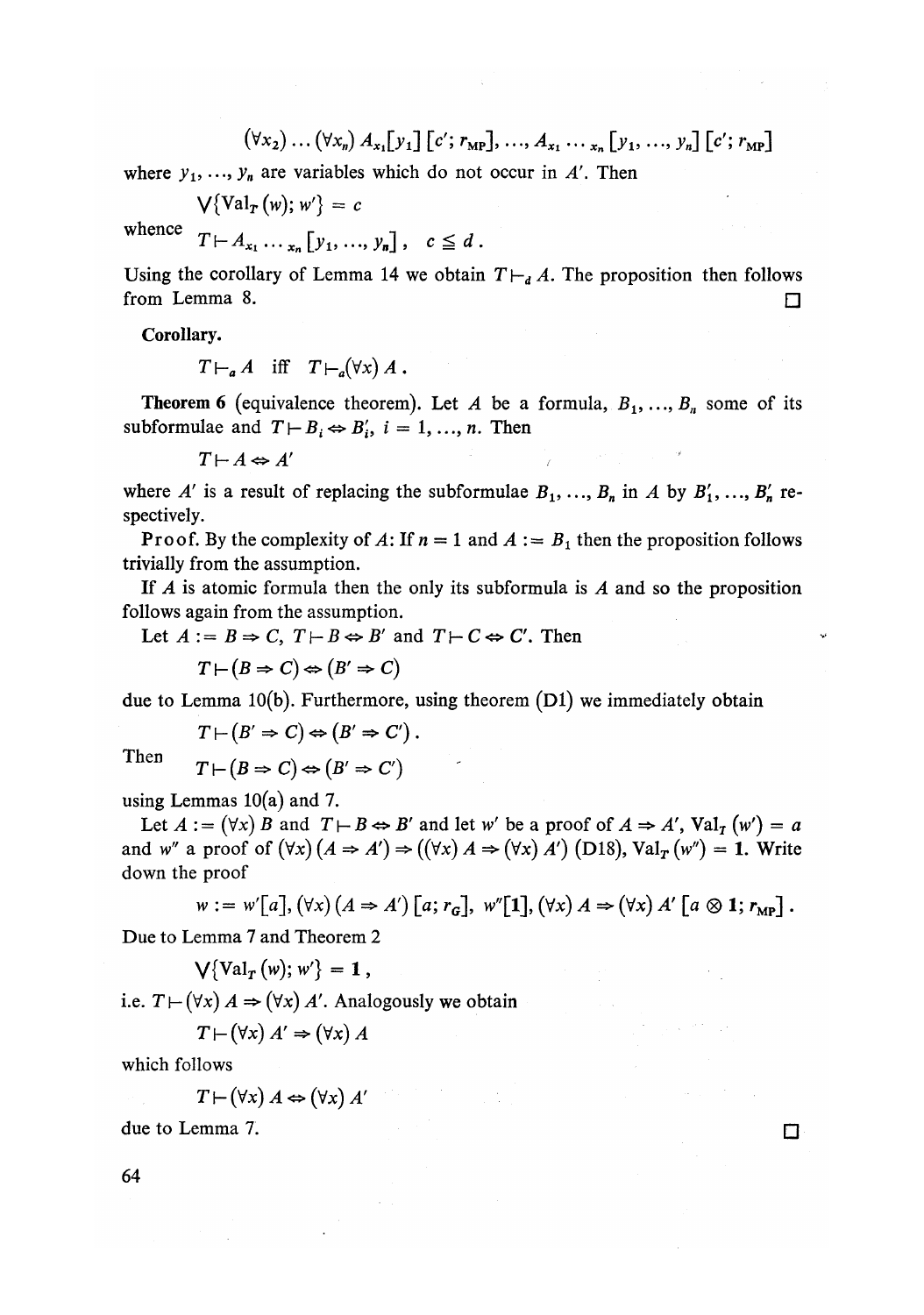## 6*.*2 Completeness of fuzzy theories

In this section, we introduce the generalisation of the classical notion of a complete theory. Such a theory inherits the properties of the lattice  $\mathscr L$  of truth values.

A theory *T* is *complete* if it is consistent and

 $T \vdash_a A$  implies  $T \vdash A \Rightarrow a$ 

for every closed formula A and every  $a$ . Using the rule  $r_{R_2}$  we easily prove that

 $T\vdash_{a} A$  implies  $T\vdash A \Leftrightarrow a$ 

holds in a complete theory.

**Lemma 15.** Let T be a complete theory and  $T\vdash_a A$ . Then

$$
T \vdash A \Rightarrow b
$$

for every  $b \geq a$ .

Proof. This can be easily demonstrated using theorem (Dl) when realizing that  $A_L(a \Rightarrow b) = 1.$ 

Lemma 16. Let *T*be a complete theory*.* Then

 $T\vdash_{a} A$  implies  $T\vdash_{\neg a} \neg A$ 

for every closed formula *A* and every *a.* 

Proof. Let  $T\vdash_a A$  and w' be a proof of  $A \Rightarrow a$ ,  $Val_T(w') = b$ . Write down a proof

$$
w := \theta[0; LA], a \Rightarrow \theta[a \rightarrow 0; r_{\text{Ra}}], w'[b], (A \Rightarrow a) \Rightarrow ((a \Rightarrow 0) \Rightarrow
$$
  

$$
\Rightarrow (A \Rightarrow 0)) [1; LA_{\text{Te}}], (a \Rightarrow 0) \Rightarrow (A \Rightarrow 0) [b; r_{\text{MP}}], A \Rightarrow
$$
  

$$
\Rightarrow \theta[\neg a \otimes b; r_{\text{MP}}].
$$

Then

 $V\{\text{Val}_T(w); w'\} = \exists a$ 

whence  $T\vdash_c \neg A$ ,  $\neg a \leq c$ . Since *T* is consistent it follows from Lemma 11(a) that

$$
c\leq a\rightarrow 0
$$

i.e.  $c = \Box a$ .

It is obvious that if *T* is a complete classical theory then  $T \vdash A$  implies  $T \vdash A \Rightarrow I$ and  $T \vdash \neg A$  is the same as  $T \vdash A \Rightarrow 0$ .

**Lemma 17.** Let  $T \vdash_{a} A$  and  $T \vdash_{\neg a} \neg A$ . Then

 $\mathscr{D}(A) = a$ ,  $\mathscr{D}(\neg A) = \neg a$ ,  $\mathscr{D}(A \Rightarrow a) = 1$  and  $\mathscr{D}(\neg (A \Rightarrow a)) = 0$ 

holds in every model *Q)* of the theory *T*.

Proof. Let *Q)* be a model of *T*. Then we have

 $\mathscr{D}(A) \ge a$  as well as  $\mathscr{D}(\neg A) = \neg \mathscr{D}(A) \ge \neg a$